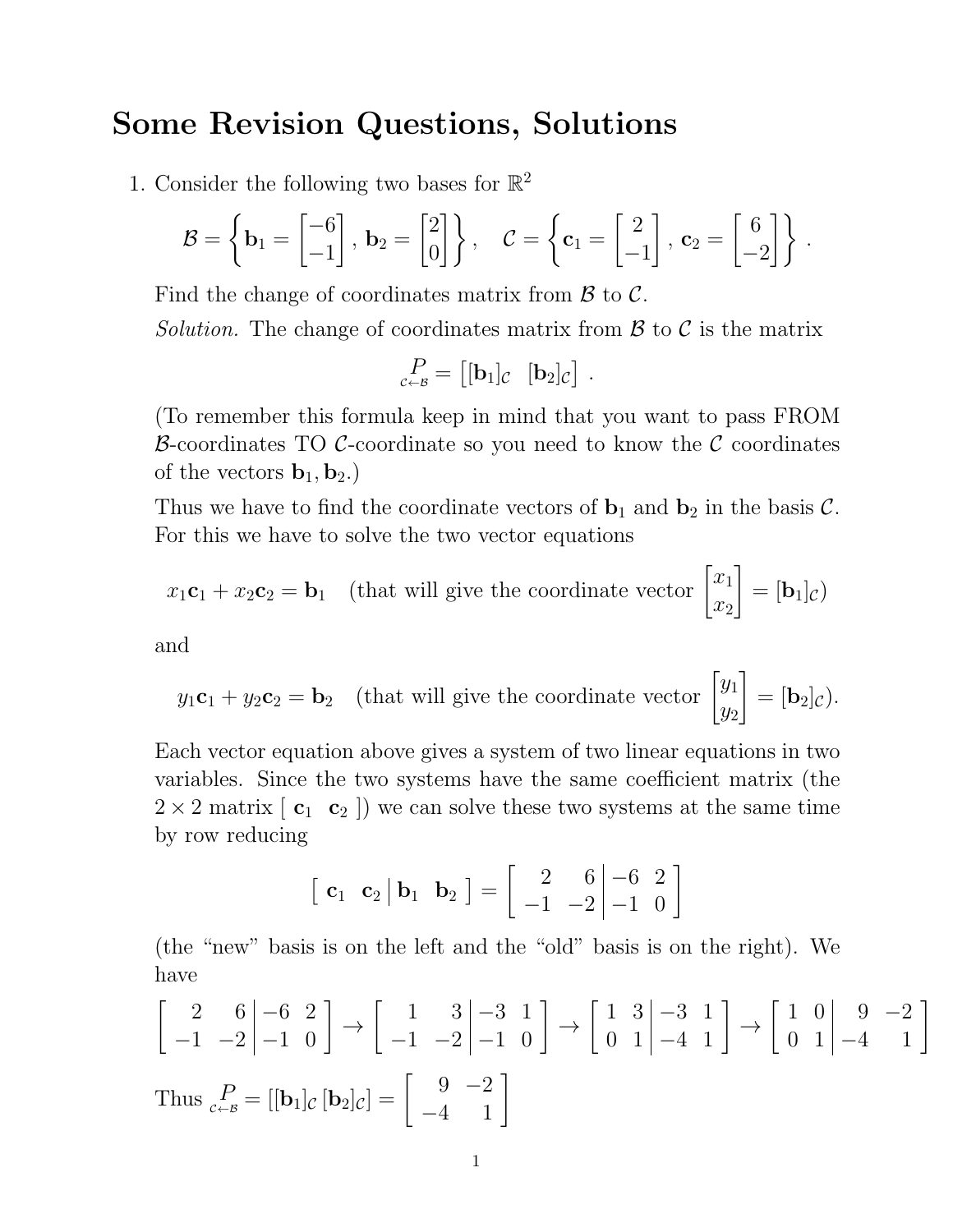2. Find the eigenvalues and eigenvectors for the matrix

$$
A = \begin{bmatrix} 3 & -2 & 8 \\ 0 & 5 & -2 \\ 0 & -4 & 3 \end{bmatrix}.
$$

Determine if  $A$  is diagonalisable, and if so find an invertible matrix  $P$ and a diagonal matrix D such that  $A = PDP^{-1}$ .

## Solution

The characteristic equation for A is

$$
0 = (3 - \lambda)\{(5 - \lambda)(3 - \lambda) - 8\}
$$
  
= (3 - \lambda)\{15 - 8\lambda + \lambda^2 - 8\}  
= (3 - \lambda)\{7 - 8\lambda + \lambda^2\}  
= (3 - \lambda)(7 - \lambda)(1 - \lambda)

So the eigenvalues of  $A$  are 1, 3 and 7. Since  $A$  has three distinct eigenvalues,  $A$  is diagonalisable. To find the invertible matrix  $P$  we need to find the eigenspaces of A.

$$
E_1 = \text{Nul } (A - I) = \text{Nul } \begin{bmatrix} 2 & -2 & 8 \\ 0 & 4 & -2 \\ 0 & -4 & 2 \end{bmatrix}
$$
  
= \text{Nul } \begin{bmatrix} 1 & -1 & 4 \\ 0 & 1 & -1/2 \\ 0 & 0 & 0 \end{bmatrix} = \text{Nul } \begin{bmatrix} 1 & 0 & 7/2 \\ 0 & 1 & -1/2 \\ 0 & 0 & 0 \end{bmatrix}  
\n\text{So a basis for } E\_1 \text{ is } \begin{bmatrix} -7/2 \\ 1/2 \\ 1 \end{bmatrix} \text{ or to make calculation easier, } \begin{bmatrix} -7 \\ 1 \\ 2 \end{bmatrix}.  

$$
E_3 = \text{Nul } (A - 3I) = \text{Nul } \begin{bmatrix} 0 & -2 & 8 \\ 0 & 2 & -2 \\ 0 & -4 & 0 \end{bmatrix}
$$
  
= \text{Nul } \begin{bmatrix} 0 & 1 & -4 \\ 0 & 1 & -1 \\ 0 & 1 & 0 \end{bmatrix} = \text{Nul } \begin{bmatrix} 0 & 1 & 0 \\ 0 & 0 & 1 \\ 0 & 0 & 0 \end{bmatrix}.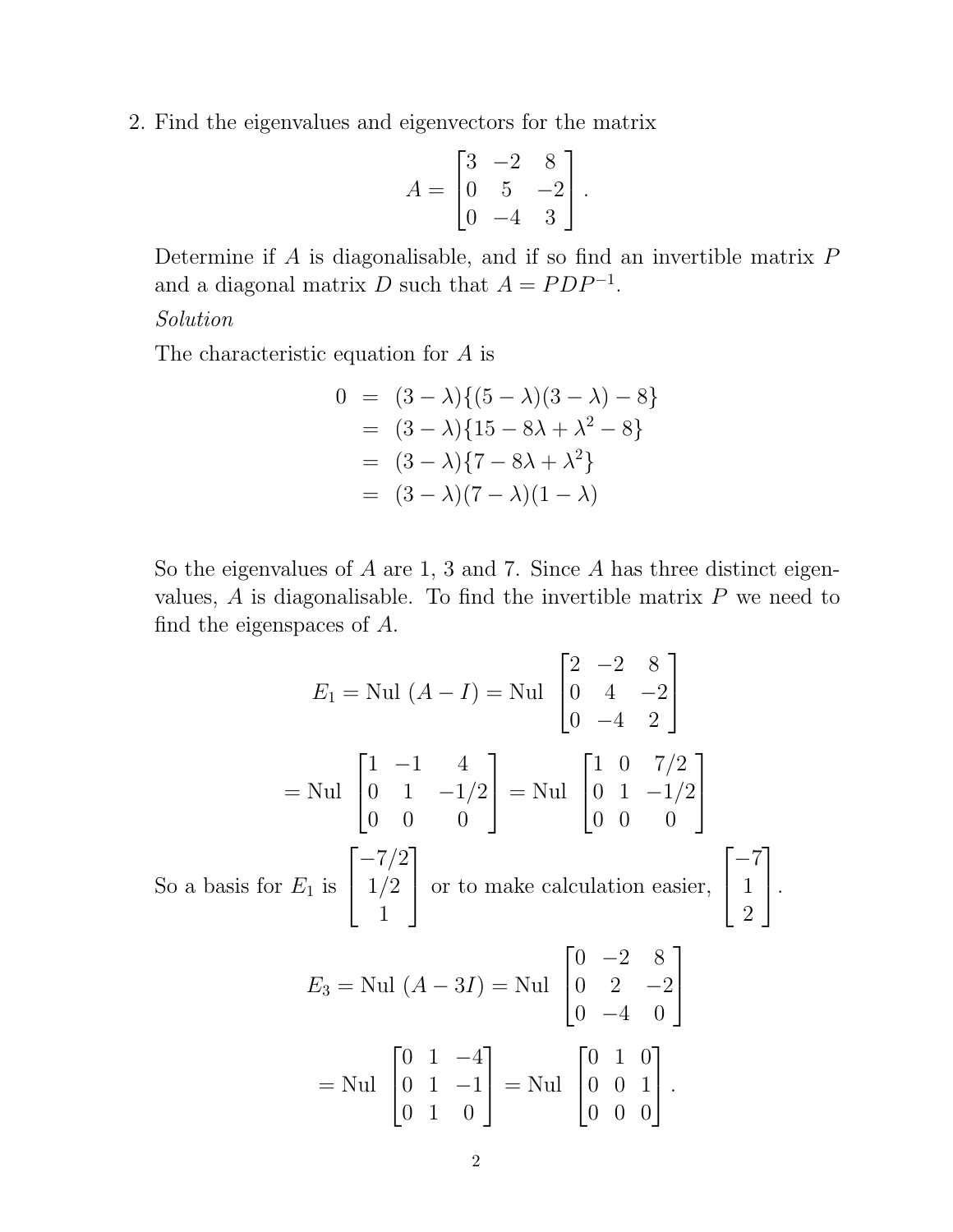A basis for 
$$
E_3
$$
 is  $\begin{bmatrix} 1 \\ 0 \\ 0 \end{bmatrix}$ .  
\n
$$
E_7 = \text{Nul } (A - 7I) = \text{Nul } \begin{bmatrix} -4 & -2 & 8 \\ 0 & -2 & -2 \\ 0 & -4 & -4 \end{bmatrix}
$$
\n
$$
= \text{Nul } \begin{bmatrix} 1 & 1/2 & -2 \\ 0 & 1 & 1 \\ 0 & 0 & 0 \end{bmatrix} = \text{Nul } \begin{bmatrix} 1 & 0 & -5/2 \\ 0 & 1 & 1 \\ 0 & 0 & 0 \end{bmatrix}.
$$
\nA basis for  $E_7$  is  $\begin{bmatrix} 5/2 \\ -1 \\ 1 \end{bmatrix}$ , or to make calculation easier,  $\begin{bmatrix} 5 \\ -2 \\ 2 \end{bmatrix}$ .

From these calculations the matrices  $P$  and  $D$  are

$$
P = \begin{bmatrix} -7 & 1 & 5 \\ 1 & 0 & -2 \\ 2 & 0 & 2 \end{bmatrix}, \quad D = \begin{bmatrix} 1 & 0 & 0 \\ 0 & 3 & 0 \\ 0 & 0 & 7 \end{bmatrix}.
$$

Note that the matrix D depends on the order in which the eigenvectors are used in P.

To check the answer we show that  $AP = PD$ :

$$
AP = \begin{bmatrix} 3 & -2 & 8 \\ 0 & 5 & -2 \\ 0 & -4 & 3 \end{bmatrix} \begin{bmatrix} -7 & 1 & 5 \\ 1 & 0 & -2 \\ 2 & 0 & 2 \end{bmatrix} = \begin{bmatrix} -7 & 3 & 35 \\ 1 & 0 & -14 \\ 2 & 0 & 14 \end{bmatrix},
$$
  
\n
$$
PD = \begin{bmatrix} -7 & 1 & 5 \\ 1 & 0 & -2 \\ 2 & 0 & 2 \end{bmatrix} \begin{bmatrix} 1 & 0 & 0 \\ 0 & 3 & 0 \\ 0 & 0 & 7 \end{bmatrix} = \begin{bmatrix} -7 & 3 & 35 \\ 1 & 0 & -14 \\ 2 & 0 & 14 \end{bmatrix}.
$$

3. Find all the real values of  $k$  for which the matrix  $A$  is diagonalisable.

$$
(i) A = \begin{bmatrix} 1 & k & 0 \\ 0 & 2 & 0 \\ 0 & 0 & 1 \end{bmatrix}, \quad (ii) A = \begin{bmatrix} 1 & 0 & k \\ 0 & 1 & 0 \\ 0 & 0 & 1 \end{bmatrix}
$$

Solution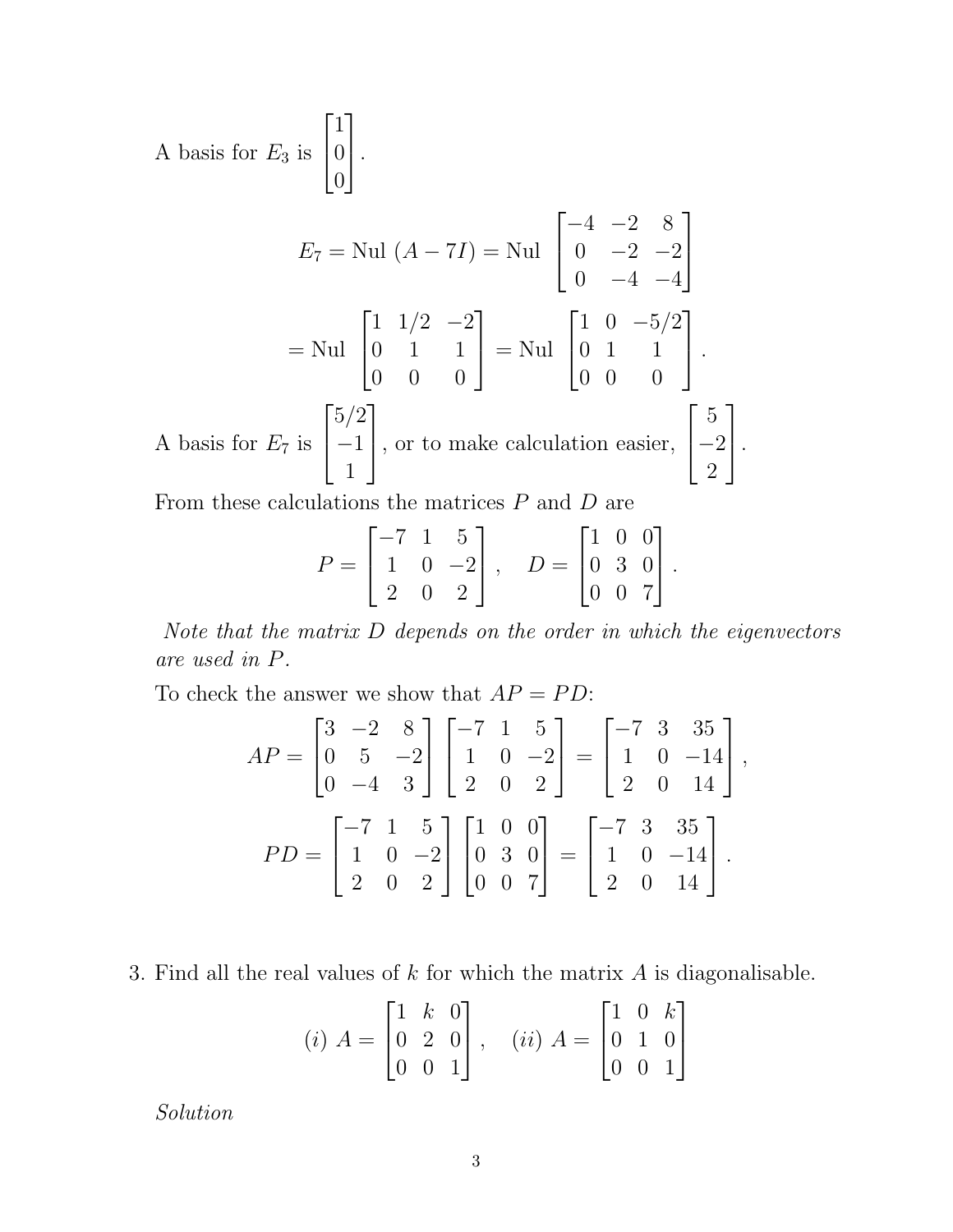(i) Since A is an upper triangular matrix we can see that the eigenvalues of A are 1 and 2. For A to be diagonalisable we need

$$
\dim E_1 + \dim E_2 = 3,
$$

where  $E_1, E_2$  are the eigenspaces associated with the eigenvalues 1 and 2 respectively. Since 2 has multiplicity 1 we know that  $\dim E_2 =$ 1. Since 1 has multiplicity 2 we know that  $\dim E_1$  can be 1 or 2. Thus for A to be diagonalisable we need dim  $E_1 = 2$ . We need to check the dimension of  $E_1$ .

$$
E_1 = \text{Nul } (A - I) = \text{Nul } \begin{bmatrix} 0 & k & 0 \\ 0 & 1 & 0 \\ 0 & 0 & 0 \end{bmatrix} = \text{Nul } \begin{bmatrix} 0 & 1 & 0 \\ 0 & 0 & 0 \\ 0 & 0 & 0 \end{bmatrix}
$$

for any real number k. Since there are 2 free variables  $(x_1 \text{ and } x_3)$ ,  $E_1$  has dimension 2 for any real number, K and A is diagonalisable for any real number  $k$ .

(ii) Again A is upper triangular and has eigenvalue 1 with multiplicity 3. For A to be diagonalisable we need dim  $E_1 = 3$ . So we check the dimension of the eigenspace  $E_1$ :

$$
E_1 = \text{Nul } (A - I) = \text{Nul } \begin{bmatrix} 0 & 0 & k \\ 0 & 0 & 0 \\ 0 & 0 & 0 \end{bmatrix}
$$

If k is non-zero the dimension of  $E_1$  is 2, and A is not diagonalisable. If  $k = 0$ ,  $E_1$  has dimension 3 and A is diagonalisable.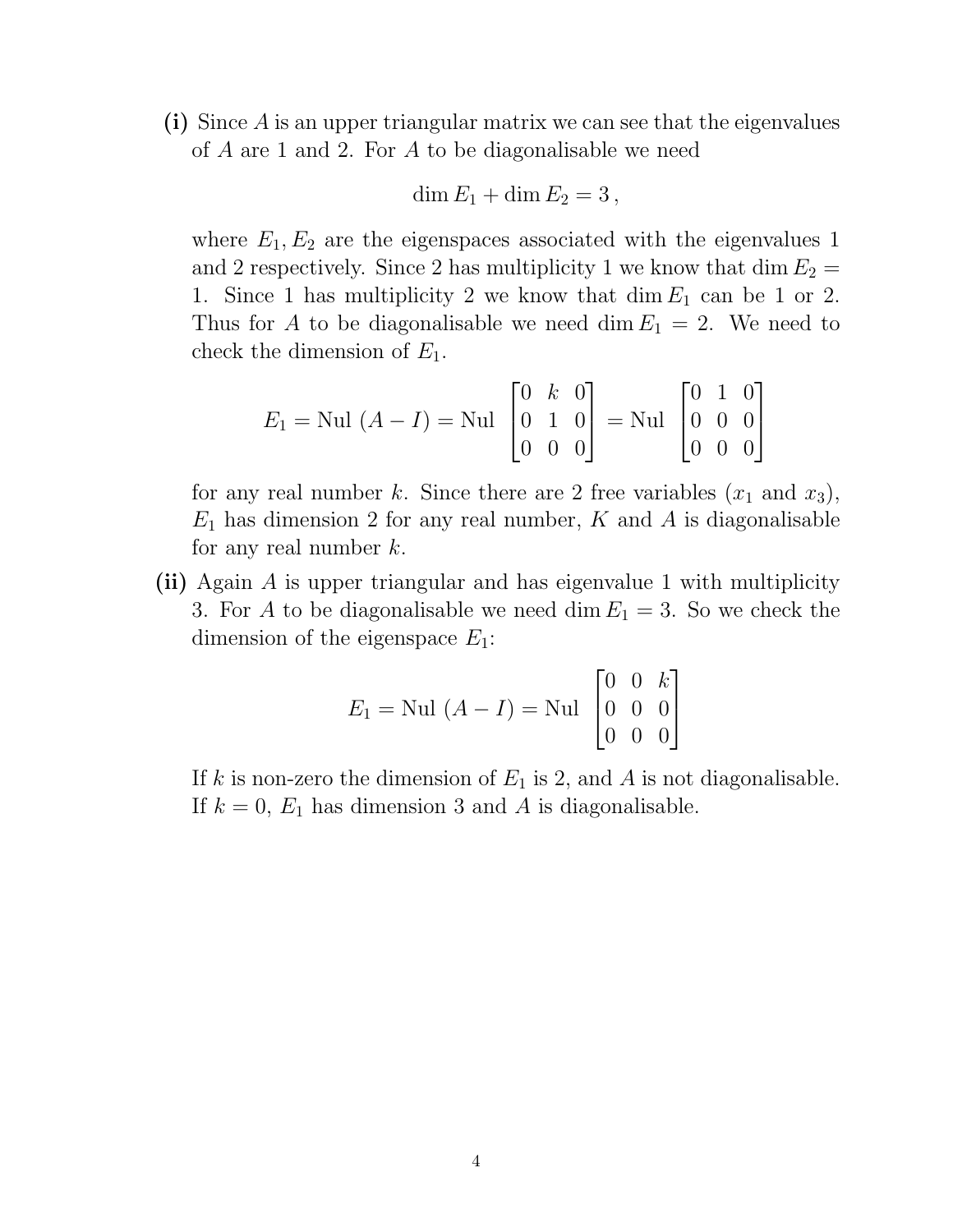4. Show that the matrices A and B are similar by showing that they are similar to the same diagonal matrix. Then find an invertible matrix P such that  $P^{-1}AP = B$ .

$$
A = \begin{bmatrix} 3 & 1 \\ 0 & -1 \end{bmatrix}, \quad B = \begin{bmatrix} 1 & 2 \\ 2 & 1 \end{bmatrix}
$$

Solution

Since A is upper triangular we can see that the eigenvalues for A are 3 and  $-1$ .

The characteristic equation for B is

$$
0 = (1 - \lambda)(1 - \lambda) - 4 = 1 - 2\lambda + \lambda^2 - 4 = \lambda^2 - 2\lambda - 3 = (\lambda - 3)(\lambda + 1).
$$

Thus the eigenvalues of B are 3 and  $-1$  and both A and B are similar to the diagonal matrix  $D =$  $\begin{bmatrix} 3 & 0 \end{bmatrix}$  $0 -1$ 1 .

We now find an invertible matrix  $P_1$  such that  $A = P_1 D P_1^{-1}$  or equivalently  $D = P_1^{-1} A P_1$ . To do this we find the eigenvectors for A:

$$
E_3 = \text{Nul } (A - 3I) = \text{Nul } \begin{bmatrix} 0 & 1 \\ 0 & -4 \end{bmatrix} = \text{Nul } \begin{bmatrix} 0 & 1 \\ 0 & 0 \end{bmatrix}.
$$

A basis for  $E_3$  (for A) is  $\begin{bmatrix} 1 \\ 0 \end{bmatrix}$ 0 1 .

$$
E_{-1} = \text{Nul } (A + I) = \begin{bmatrix} 4 & 1 \\ 0 & 0 \end{bmatrix}.
$$

A basis for  $E_{-1}$  (for A) is  $\begin{bmatrix} 1 \end{bmatrix}$ −4 1 , and we can take  $P_1 =$  $\begin{bmatrix} 1 & 1 \end{bmatrix}$  $0 -4$ 1 .

We now find an invertible matrix  $P_2$  such that  $B = P_2 D P_2^{-1}$  or equivalently  $D = P_2^{-1}BP_2$ . To do this we find the eigenvectors for B:

$$
E_3 = \text{Nul } (B - 3I) = \text{Nul } \begin{bmatrix} -2 & 2 \\ 2 & -2 \end{bmatrix} = \text{Nul } \begin{bmatrix} 1 & -1 \\ 0 & 0 \end{bmatrix}
$$

A basis for  $E_3$  (for B) is  $\begin{bmatrix} 1 \\ 1 \end{bmatrix}$ 1 1 .

$$
E_{-1} = \text{Nul } (B + I) = \text{Nul } \begin{bmatrix} 2 & 2 \\ 2 & 2 \end{bmatrix} = \text{Nul } \begin{bmatrix} 1 & 1 \\ 0 & 0 \end{bmatrix}.
$$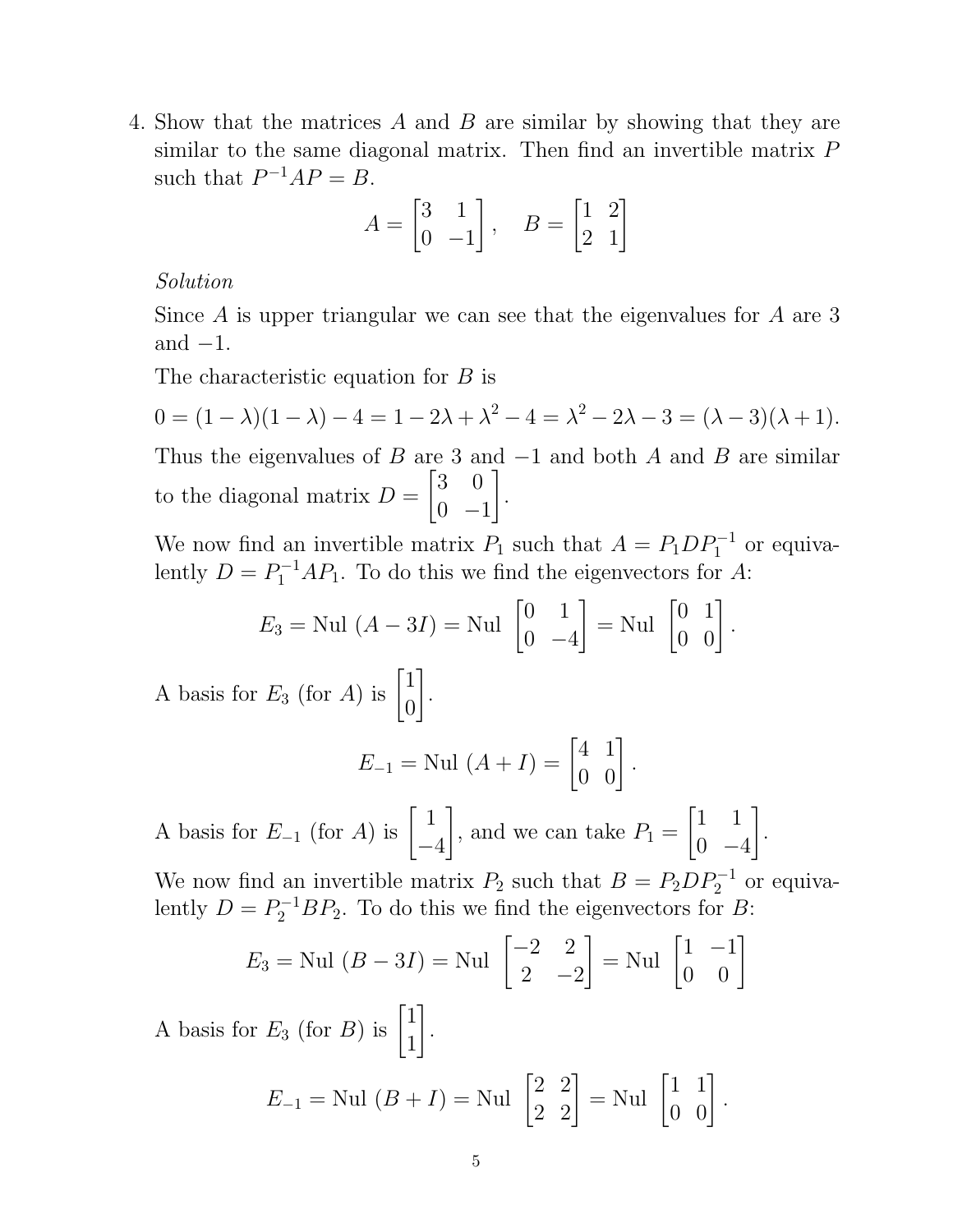A basis for  $E_{-1}$  (for B) is  $\begin{bmatrix} 1 \end{bmatrix}$ −1 1 , and we can take  $P_2 =$  $\begin{bmatrix} 1 & 1 \end{bmatrix}$ 1 −1 1 . We now have that  $D = P_1^{-1}AP_1$  and  $D = P_2^{-1}BP_2$ , so that

$$
P_1^{-1}AP_1 = P_2^{-1}BP_2
$$
 or  $B = P_2P_1^{-1}AP_1P_2^{-1}$ .

So if we put  $P = P_1 P_2^{-1}$  $P_2^{-1}$  then  $P^{-1}AP = B$  as asked by the question. So

$$
P = P_1 P_2^{-1} = \begin{bmatrix} 1 & 1 \\ 0 & -4 \end{bmatrix} \frac{1}{2} \begin{bmatrix} 1 & 1 \\ 1 & -1 \end{bmatrix} = \frac{1}{2} \begin{bmatrix} 2 & 0 \\ -4 & 4 \end{bmatrix} = \begin{bmatrix} 1 & 0 \\ -2 & 2 \end{bmatrix}
$$

An easy check shows that  $AP = PB$ .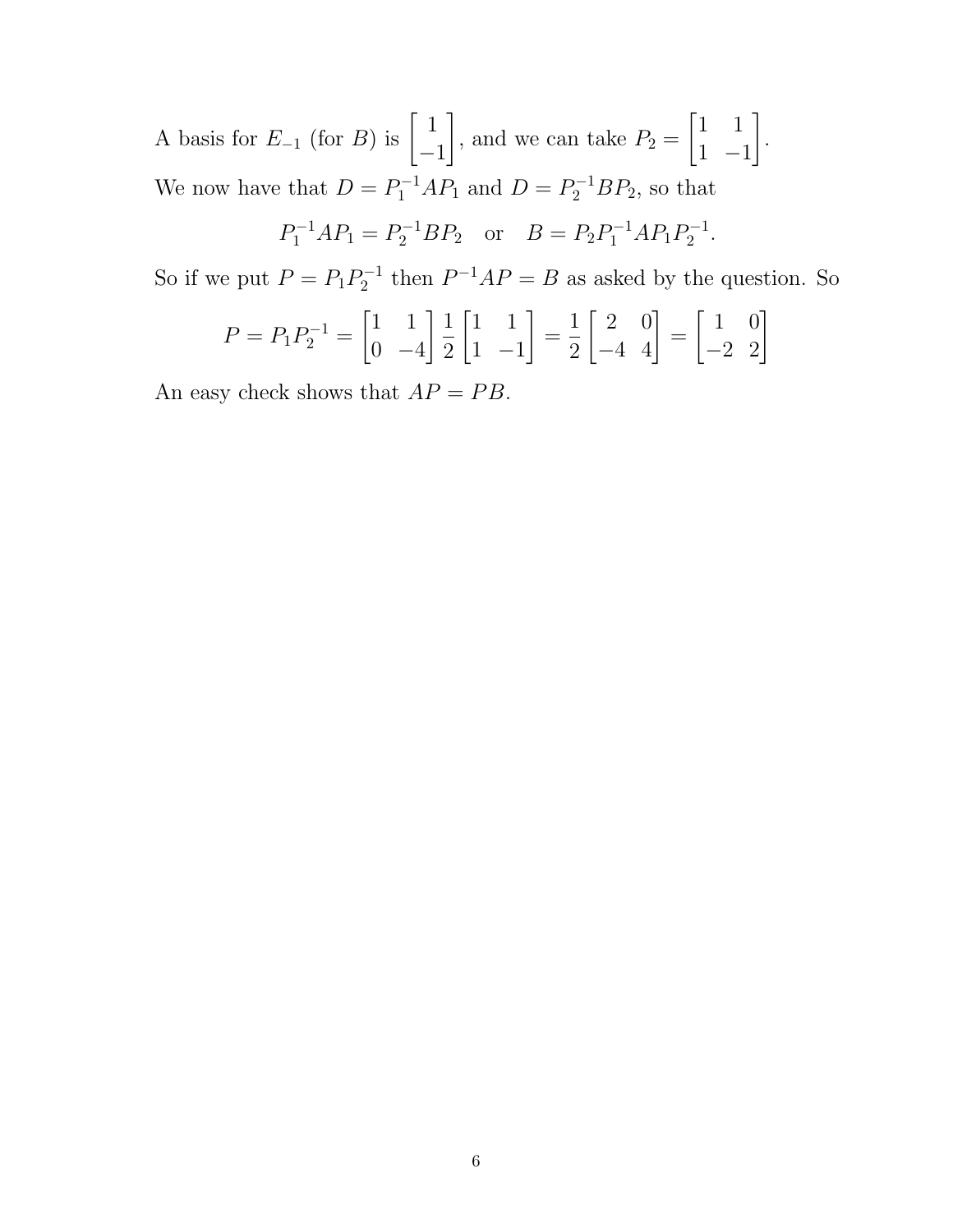- 5. Let  $A =$  $\begin{bmatrix} 1 & -1 \\ 1 & 0 \end{bmatrix}$ .
	- (a) Sketch the first six points of the trajectory for the dynamical system  $\mathbf{x}_{k+1} = A\mathbf{x}_k$  taking  $\mathbf{x}_0 =$  $\lceil 1 \rceil$ 1 1 . From this would you classify the the origin as a spiral attractor, spiral repellor, or orbital centre?
	- (b) Find an invertible matrix P and a matrix C of the form  $C =$  $\begin{bmatrix} a & -b \\ b & a \end{bmatrix}$ such that  $A = PCP^{-1}$ .

Solution

(a)

$$
\mathbf{x}_1 = A\mathbf{x}_0 = \begin{bmatrix} 1 & -1 \\ 1 & 0 \end{bmatrix} \begin{bmatrix} 1 \\ 1 \end{bmatrix} = \begin{bmatrix} 0 \\ 1 \end{bmatrix},
$$
  
\n
$$
\mathbf{x}_2 = A\mathbf{x}_1 = \begin{bmatrix} 1 & -1 \\ 1 & 0 \end{bmatrix} \begin{bmatrix} 0 \\ 1 \end{bmatrix} = \begin{bmatrix} -1 \\ 0 \end{bmatrix},
$$
  
\n
$$
\mathbf{x}_3 = A\mathbf{x}_2 = \begin{bmatrix} 1 & -1 \\ 1 & 0 \end{bmatrix} \begin{bmatrix} -1 \\ 0 \end{bmatrix} = \begin{bmatrix} -1 \\ -1 \end{bmatrix},
$$
  
\n
$$
\mathbf{x}_4 = A\mathbf{x}_3 = \begin{bmatrix} 1 & -1 \\ 1 & 0 \end{bmatrix} \begin{bmatrix} -1 \\ -1 \end{bmatrix} = \begin{bmatrix} 0 \\ -1 \end{bmatrix},
$$
  
\n
$$
\mathbf{x}_5 = A\mathbf{x}_4 = \begin{bmatrix} 1 & -1 \\ 1 & 0 \end{bmatrix} \begin{bmatrix} 0 \\ -1 \end{bmatrix} = \begin{bmatrix} 1 \\ 0 \end{bmatrix},
$$
  
\n
$$
\mathbf{x}_6 = A\mathbf{x}_5 = \begin{bmatrix} 1 & -1 \\ 1 & 0 \end{bmatrix} \begin{bmatrix} 1 \\ 0 \end{bmatrix} = \begin{bmatrix} 1 \\ 1 \end{bmatrix}.
$$

You can plot these points on an  $x - y$  plane. We have  $\mathbf{x}_0 = \mathbf{x}_6$ , so any further points will just cycle around the points we have already. It should be clear that the trajectory doesn't spiral into the origin, or spiral away from the origin. Thus the origin is an orbital centre.

(b) To answer this part of the question we need to find the eigenvalues and eigenvectors of A. The characteristic equation is

$$
0 = (1 - \lambda)(-\lambda) + 1 = \lambda^2 - \lambda + 1.
$$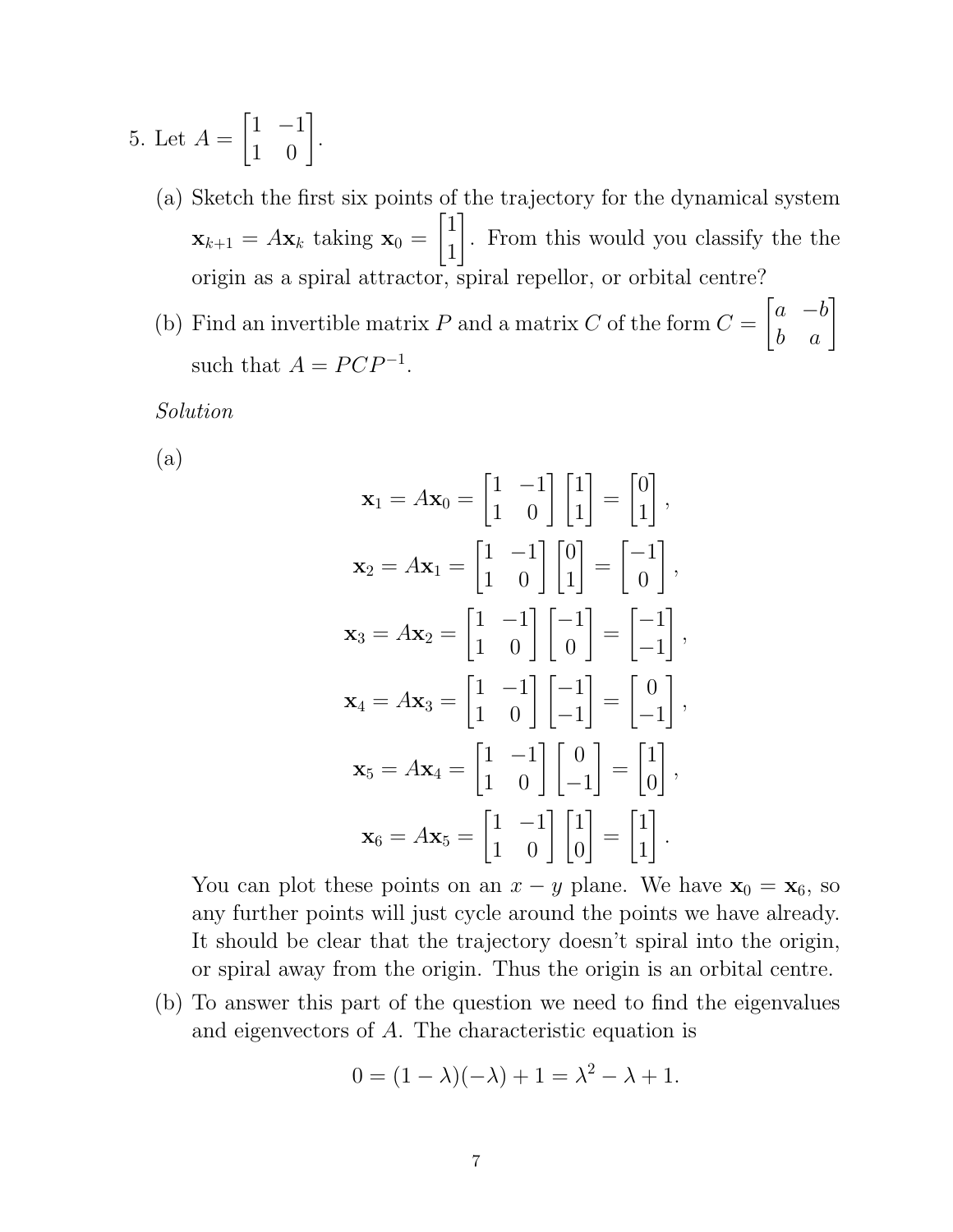The roots of this equation are

$$
\lambda = \frac{1 \pm \sqrt{1 - 4}}{2} = \frac{1}{2} \pm \frac{i\sqrt{3}}{2}.
$$

(Note that the eigenvalues have modulus

$$
\sqrt{\left(\frac{1}{2}\right)^2 + \left(\frac{\sqrt{3}}{2}\right)^2} = \sqrt{\frac{1}{4} + \frac{3}{4}} = 1.
$$

This agrees with the fact that the origin is an orbital centre for the corresponding dynamical system, as we have observed in part (a).) √

Take  $\lambda =$ 1 2 − i 3 2 and find the corresponding eigenvector: √

$$
E_{\lambda} = \text{Nul } (A - \lambda I) = \text{Nul } \begin{bmatrix} 1/2 + i\sqrt{3}/2 & -1 \\ 1 & -1/2 + i\sqrt{3}/2 \end{bmatrix}
$$

We can use either the first or second row of this matrix. The first row gives

$$
(1/2 + i\sqrt{3}/2)x_1 - x_2 = 0
$$
 or  $x_2 = (1/2 + i\sqrt{3}/2)x_1$ .

This gives an eigenvector  $\mathbf{v}_1 =$  $\begin{bmatrix} 1 \end{bmatrix}$  $1/2 + i$ √  $3/2$ 1 . To make calculation easier we could take  $v_1 =$  $\begin{bmatrix} 2 \end{bmatrix}$  $1+i$ √ 3 1 . Note that for  $\lambda =$ 1 2  $+$ i √ 3 2 the eigenvector is  $\mathbf{v}_2 =$  $\begin{bmatrix} 2 \end{bmatrix}$  $1-i$ √ 3 1 . The matrix  $P$  is

$$
P = [Re(\mathbf{v}_1) \quad Im(\mathbf{v}_1)] = \begin{bmatrix} 2 & 0 \\ 1 & \sqrt{3} \end{bmatrix},
$$

and the matrix C is

$$
C = \begin{bmatrix} 1/2 & -\sqrt{3}/2 \\ \sqrt{3}/2 & 1/2 \end{bmatrix}.
$$

We can check the answer by showing that  $AP = PC$ :

$$
AP = \begin{bmatrix} 1 & -1 \\ 1 & 0 \end{bmatrix} \begin{bmatrix} 2 & 0 \\ 1 & \sqrt{3} \end{bmatrix} = \begin{bmatrix} 1 & -\sqrt{3} \\ 2 & 0 \end{bmatrix},
$$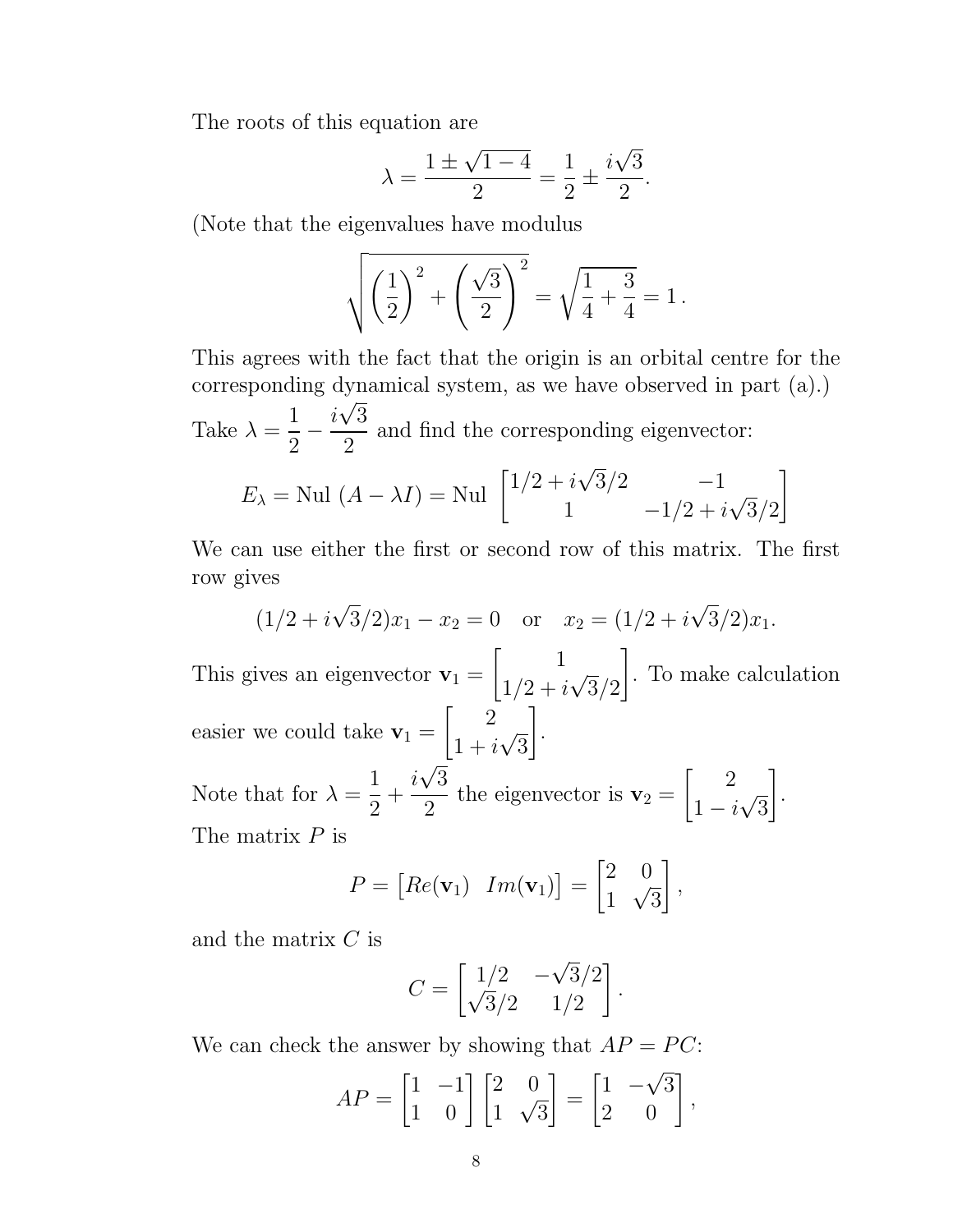$$
PC = \begin{bmatrix} 2 & 0 \\ 1 & \sqrt{3} \end{bmatrix} \begin{bmatrix} 1/2 & -\sqrt{3}/2 \\ \sqrt{3}/2 & 1/2 \end{bmatrix} = \begin{bmatrix} 1 & -\sqrt{3} \\ 2 & 0 \end{bmatrix}.
$$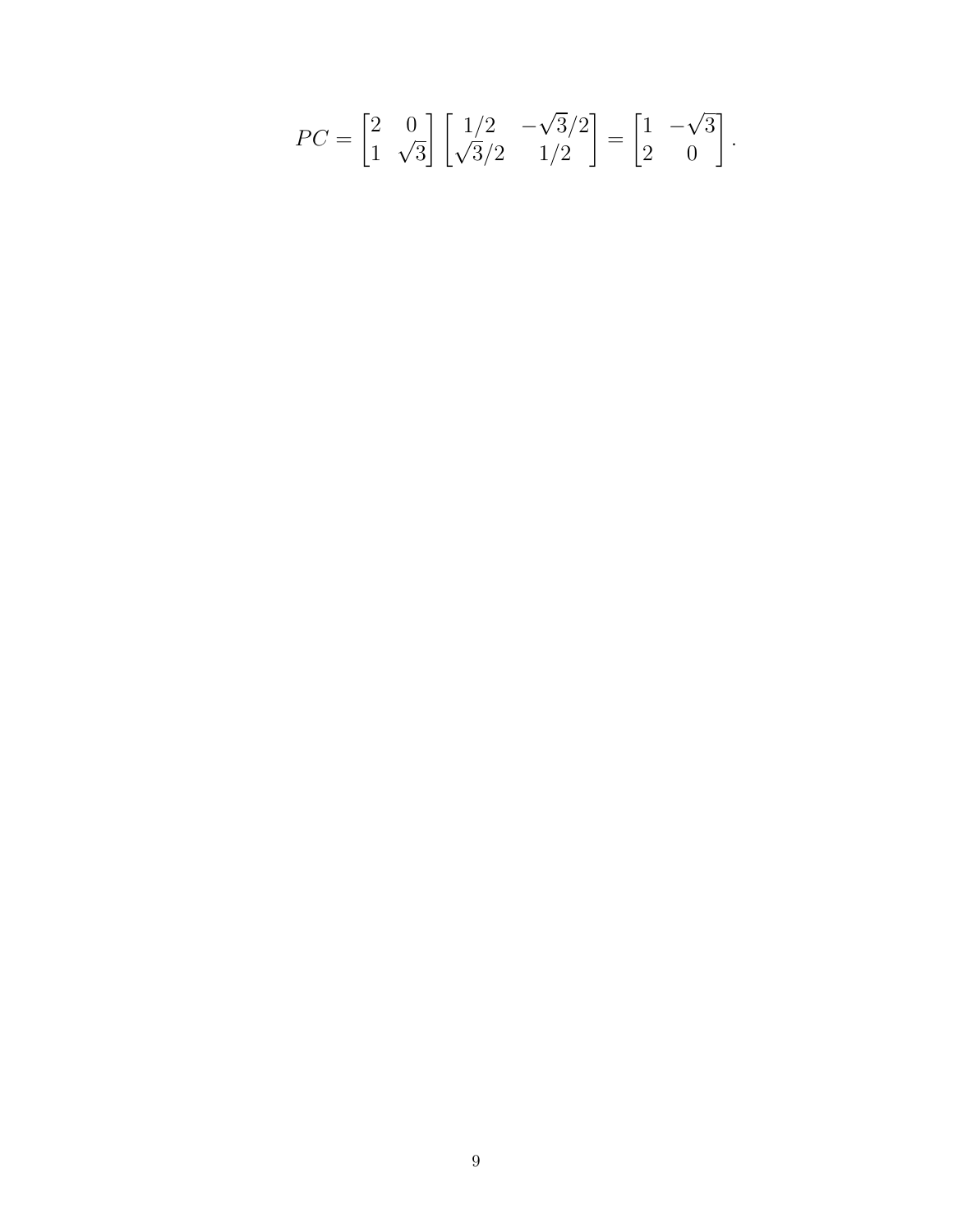6. Let  $A =$  $\begin{bmatrix} -3 & 2 \end{bmatrix}$  $-1$   $-5$ 1 . Find the (complex) eigenvalues and a basis for each eigenspace.

Solution The characteristic polynomial is given by

$$
\det(A - \lambda I) = \det \begin{bmatrix} -3 - \lambda & 2 \\ -1 & -5 - \lambda \end{bmatrix}
$$
  
=  $(-3 - \lambda)(-5 - \lambda) + 2$   
=  $\lambda^2 + 8\lambda + 17$ .

Solving  $\lambda^2 + 8\lambda + 17 = 0$  gives

$$
\lambda = \frac{-8 \pm \sqrt{64 - 68}}{2} = \frac{-8 \pm 2i}{2} = -4 \pm i.
$$

Take the eigenvalue  $\lambda = -4 - i$ . To find an associated eigenvector we find the null space of  $A - (-4 - i)I$ :

$$
A + (4+i)I = \begin{bmatrix} 1+i & 2 \\ -1 & -1+i \end{bmatrix}
$$

Recall that both rows of this matrix give the same information. I choose to use the second row so that I can avoid fractions in my answer. the information given is that

$$
-x_1 + (-1+i)x_2 = 0
$$
 or  $x_1 = (-1+i)x_2$ .

We can choose an arbitrary value for  $x_2$  and I choose  $x_2 = 1$ . This gives the eigenvector

$$
\mathbf{v}_1 = \begin{bmatrix} -1 + i \\ 1 \end{bmatrix}
$$

which is a basis for the corresponding eigenspace.

Now we know from the theory that  $\bar{v}_1$  (the conjugate of  $v_1$ ) is an eigenvector for the eigenvalue  $\lambda = -4 + i$ . So we can take

$$
\mathbf{v}_2 = \overline{\mathbf{v}}_1 = \begin{bmatrix} -1 - i \\ 1 \end{bmatrix}.
$$

as a basis for the eigenspace corresponding to  $-4 + i$ . Let us also find a factorisation  $A = PCP^{-1}$ , with C of the form  $C =$  $\begin{bmatrix} a & -b \\ b & a \end{bmatrix}$  and  $a, b \in \mathbb{R}$ .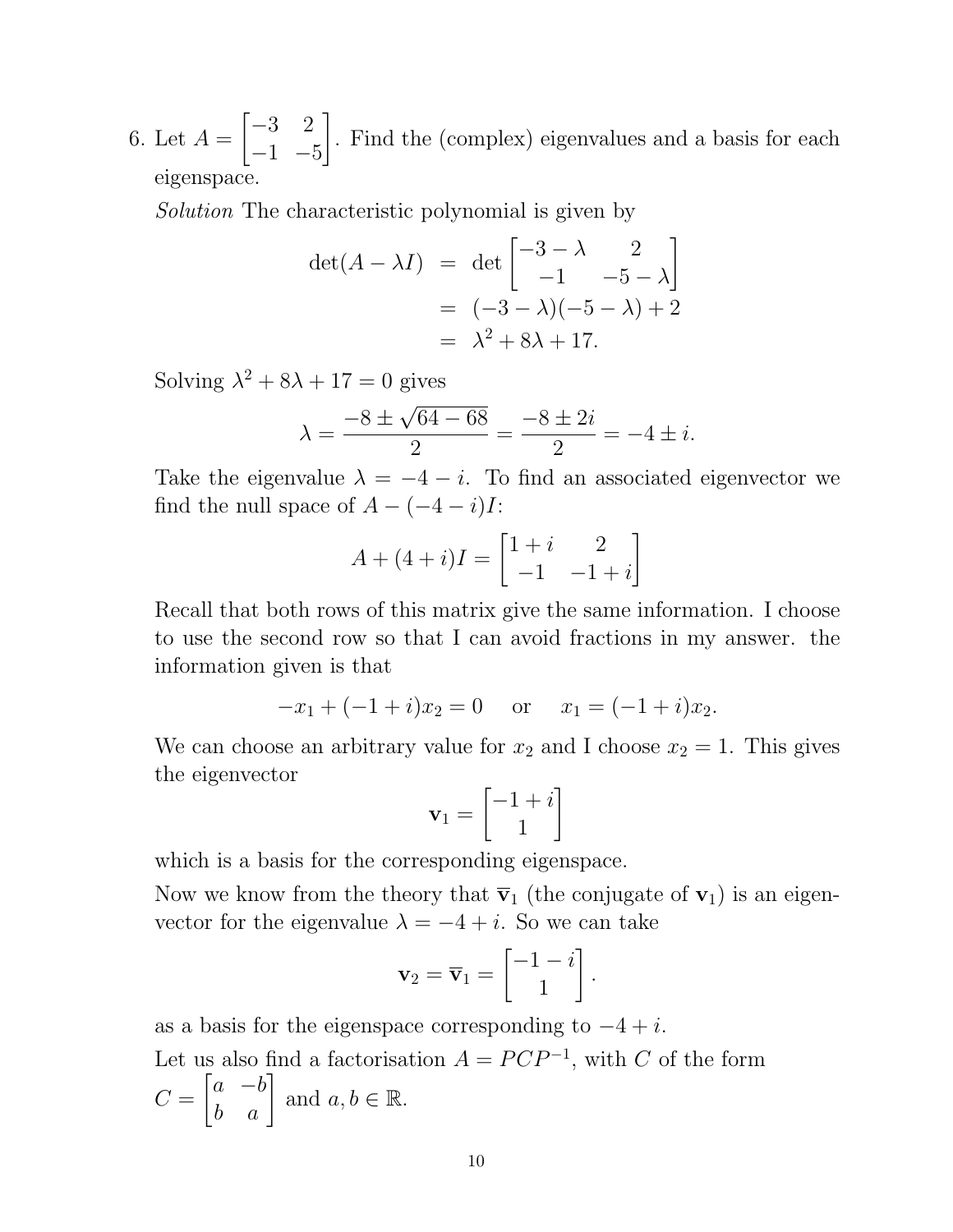Take the eigenvalue  $\lambda = -4 - i$ . The matrix P is given by

$$
P = [\text{Re } \mathbf{v}_1 \ \text{Im } \mathbf{v}_1] = \begin{bmatrix} -1 & 1 \\ 1 & 0 \end{bmatrix}.
$$

 $C$  comes directly from the eigenvalue:

$$
C = \begin{bmatrix} -4 & -1 \\ 1 & -4 \end{bmatrix}.
$$

We can check the correctness of P and C by showing that  $AP = PC$ :

$$
AP = \begin{bmatrix} -3 & 2 \\ -1 & -5 \end{bmatrix} \begin{bmatrix} -1 & 1 \\ 1 & 0 \end{bmatrix} = \begin{bmatrix} 5 & -3 \\ -4 & -1 \end{bmatrix},
$$
  

$$
PC = \begin{bmatrix} -1 & 1 \\ 1 & 0 \end{bmatrix} \begin{bmatrix} -4 & -1 \\ 1 & -4 \end{bmatrix} = \begin{bmatrix} 5 & -3 \\ -4 & -1 \end{bmatrix}.
$$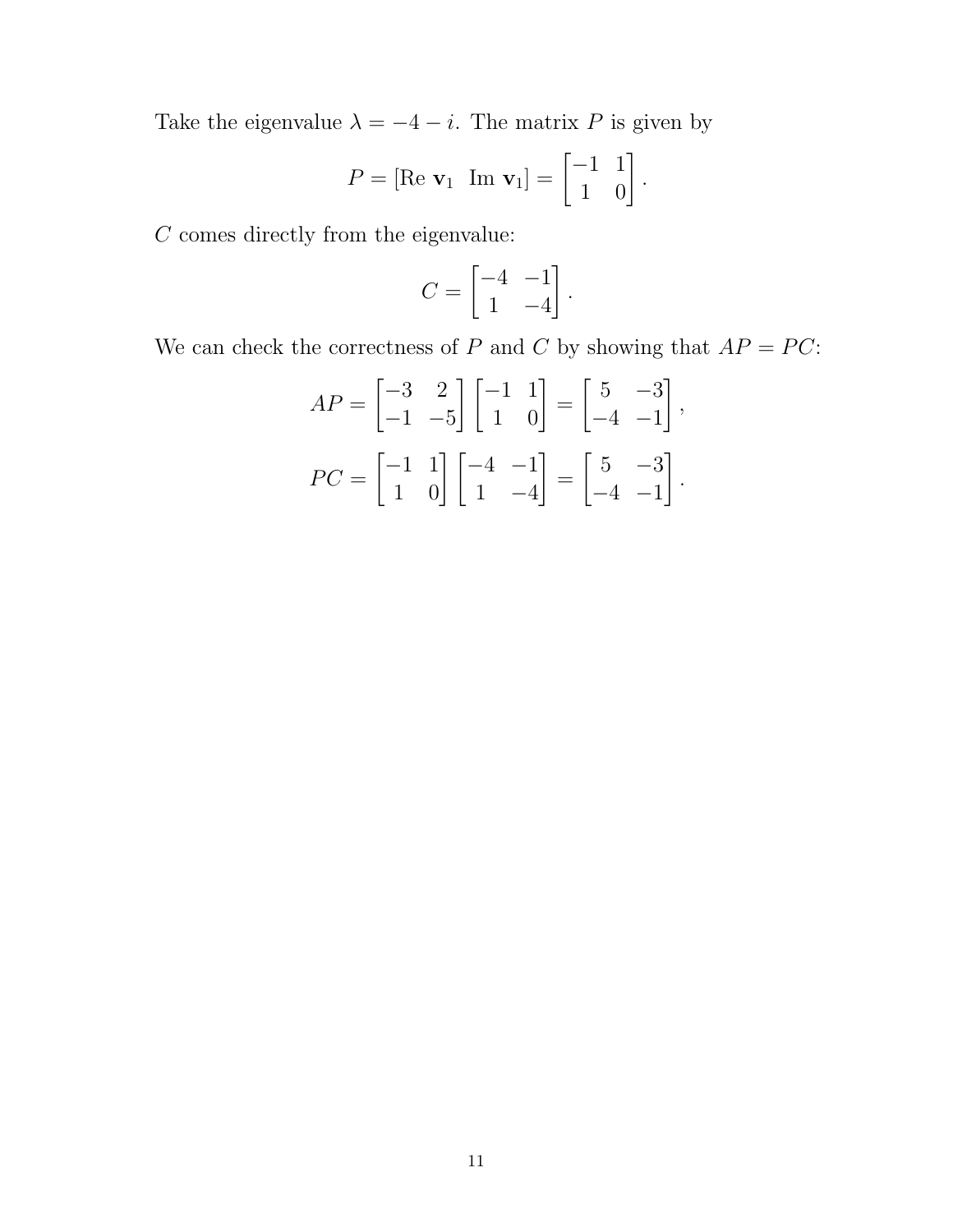7. Find the orthogonal projection of **v** onto the subspace W of  $\mathbb{R}^4$  spanned by  $\mathbf{u}_1, \mathbf{u}_2, \mathbf{u}_3$ .

$$
\mathbf{v} = \begin{bmatrix} 3 \\ -2 \\ 4 \\ -3 \end{bmatrix}, \mathbf{u}_1 = \begin{bmatrix} 1 \\ 1 \\ 0 \\ 0 \end{bmatrix}, \mathbf{u}_2 = \begin{bmatrix} 1 \\ -1 \\ -1 \\ 1 \end{bmatrix}, \mathbf{u}_3 = \begin{bmatrix} 0 \\ 0 \\ 1 \\ 1 \end{bmatrix}
$$

.

Find the distance from v to W.

Solution

Since  $\{u_1, u_2, u_3\}$  is an orthogonal basis for  $W = \text{Span}\{u_1, u_2, u_3\}$ , the projection  $\hat{\mathbf{v}}$  is given by

$$
\hat{\mathbf{v}} = \frac{\mathbf{v} \cdot \mathbf{u}_1}{\mathbf{u}_1 \cdot \mathbf{u}_1} \mathbf{u}_1 + \frac{\mathbf{v} \cdot \mathbf{u}_2}{\mathbf{u}_2 \cdot \mathbf{u}_2} \mathbf{u}_2 + \frac{\mathbf{v} \cdot \mathbf{u}_3}{\mathbf{u}_3 \cdot \mathbf{u}_3} \mathbf{u}_3
$$
\n
$$
= \frac{1}{2} \begin{bmatrix} 1 \\ 1 \\ 0 \\ 0 \end{bmatrix} + \frac{-2}{4} \begin{bmatrix} 1 \\ -1 \\ -1 \\ 1 \end{bmatrix} + \frac{1}{2} \begin{bmatrix} 0 \\ 0 \\ 1 \\ 1 \end{bmatrix}
$$
\n
$$
= \begin{bmatrix} 0 \\ 1 \\ 1 \\ 0 \end{bmatrix}
$$

The distance from  ${\bf v}$  to  $W$  is

$$
\|\mathbf{v} - \hat{\mathbf{v}}\| = \left\| \begin{bmatrix} 3 \\ -2 \\ 4 \\ -3 \end{bmatrix} - \begin{bmatrix} 0 \\ 1 \\ 1 \\ 0 \end{bmatrix} \right\| = \left\| \begin{bmatrix} 3 \\ -3 \\ 3 \\ -3 \end{bmatrix} \right\| = \sqrt{3^2 + 3^2 + 3^2 + 3^2} = 6.
$$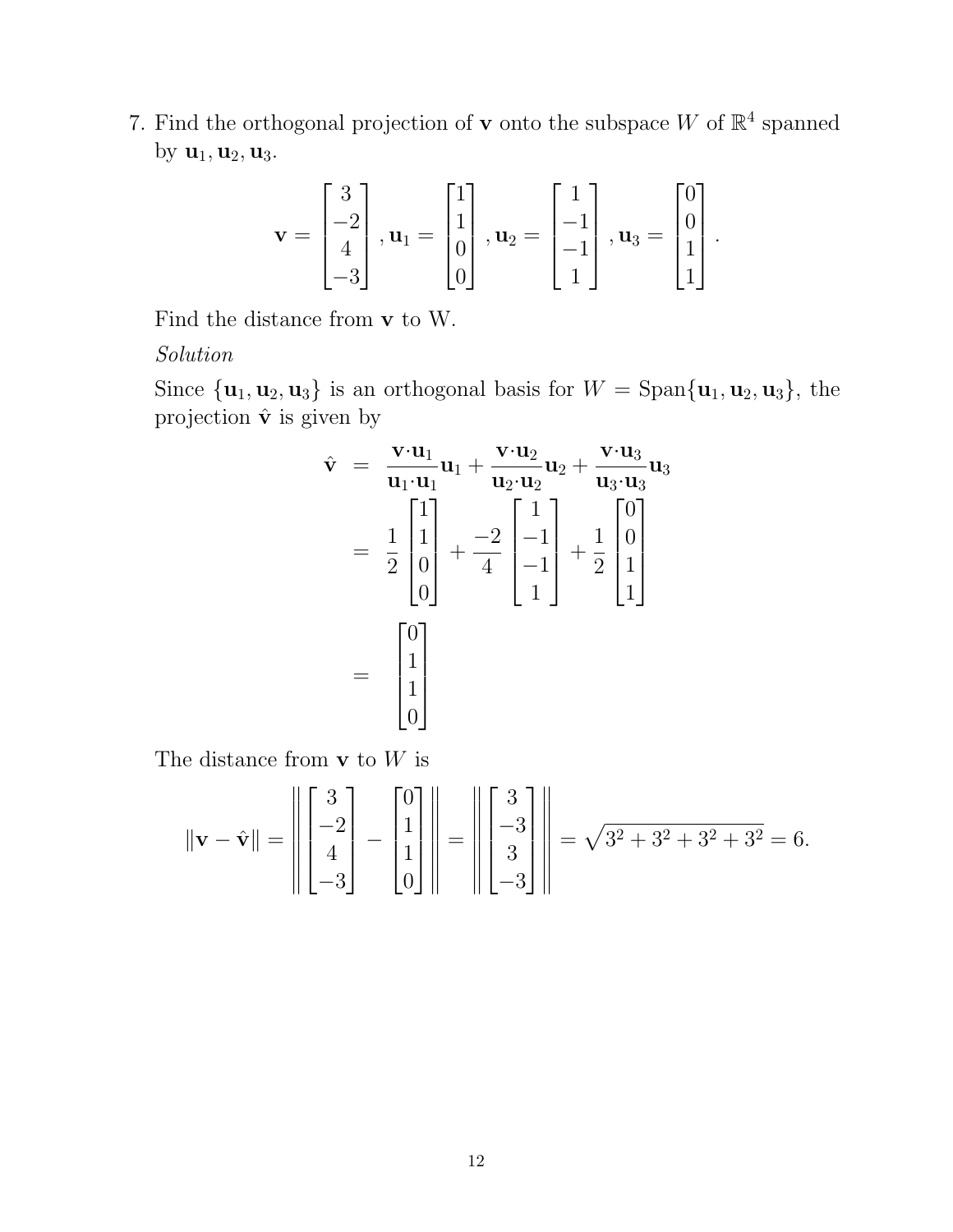8. Find all possible values of a, b in  $\mathbb R$  for which the  $2 \times 2$  matrix

$$
U = \left[ \begin{array}{cc} a & \frac{2}{\sqrt{5}} \\ b & \frac{1}{\sqrt{5}} \end{array} \right]
$$

is orthogonal.

Solution

Recall that an orthogonal matrix is a square matrix with orthonormal columns. Thus we have to find all possible values of  $a, b$  in  $\mathbb R$  for which the two columns

$$
\begin{bmatrix} a \\ b \end{bmatrix}, \begin{bmatrix} \frac{2}{\sqrt{5}} \\ \frac{1}{\sqrt{5}} \end{bmatrix}
$$

form an orthonormal set.

Note that the second column has length one since

$$
\sqrt{\left(\frac{2}{\sqrt{5}}\right)^2 + \left(\frac{1}{\sqrt{5}}\right)^2} = \sqrt{\frac{4}{5} + \frac{1}{5}} = 1.
$$

Requiring that the two columns are orthogonal to each other is the same as requiring that their dot product is zero, that is  $\begin{bmatrix} a \\ b \end{bmatrix}$ b 1 ·  $\lceil \frac{2}{2} \rceil$ 5  $\frac{1}{\sqrt{2}}$ 5 1  $= 0$ . This gives the linear equation

$$
a\frac{2}{\sqrt{5}} + b\frac{1}{\sqrt{5}} = 0
$$

that is equivalent to

(1)  $2a + b = 0$ .

Imposing the condition that  $\begin{bmatrix} a \\ b \end{bmatrix}$ b 1 has length one gives the degree two equation

(2) 
$$
a^2 + b^2 = 1.
$$

From (1) we get

$$
b=-2a.
$$

Substituting this into (2) we get  $a^2 + 4a^2 = 1$  that is

$$
a = \pm \frac{1}{\sqrt{5}} \, .
$$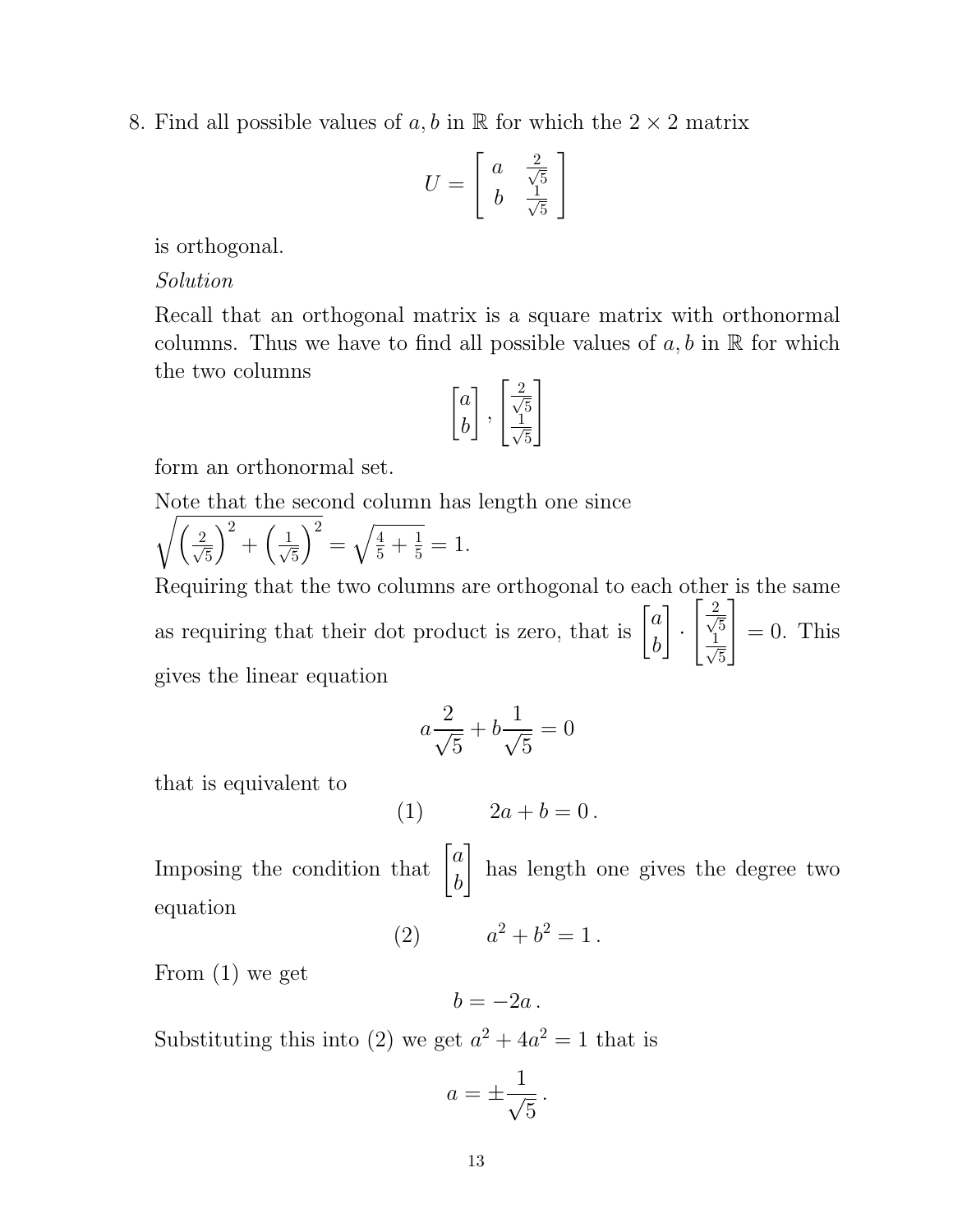Thus there are only two possibilities for the pair  $a,b$ 

$$
a = \frac{1}{\sqrt{5}}, b = -\frac{2}{\sqrt{5}}
$$
 and  $a = -\frac{1}{\sqrt{5}}, b = \frac{2}{\sqrt{5}}$ .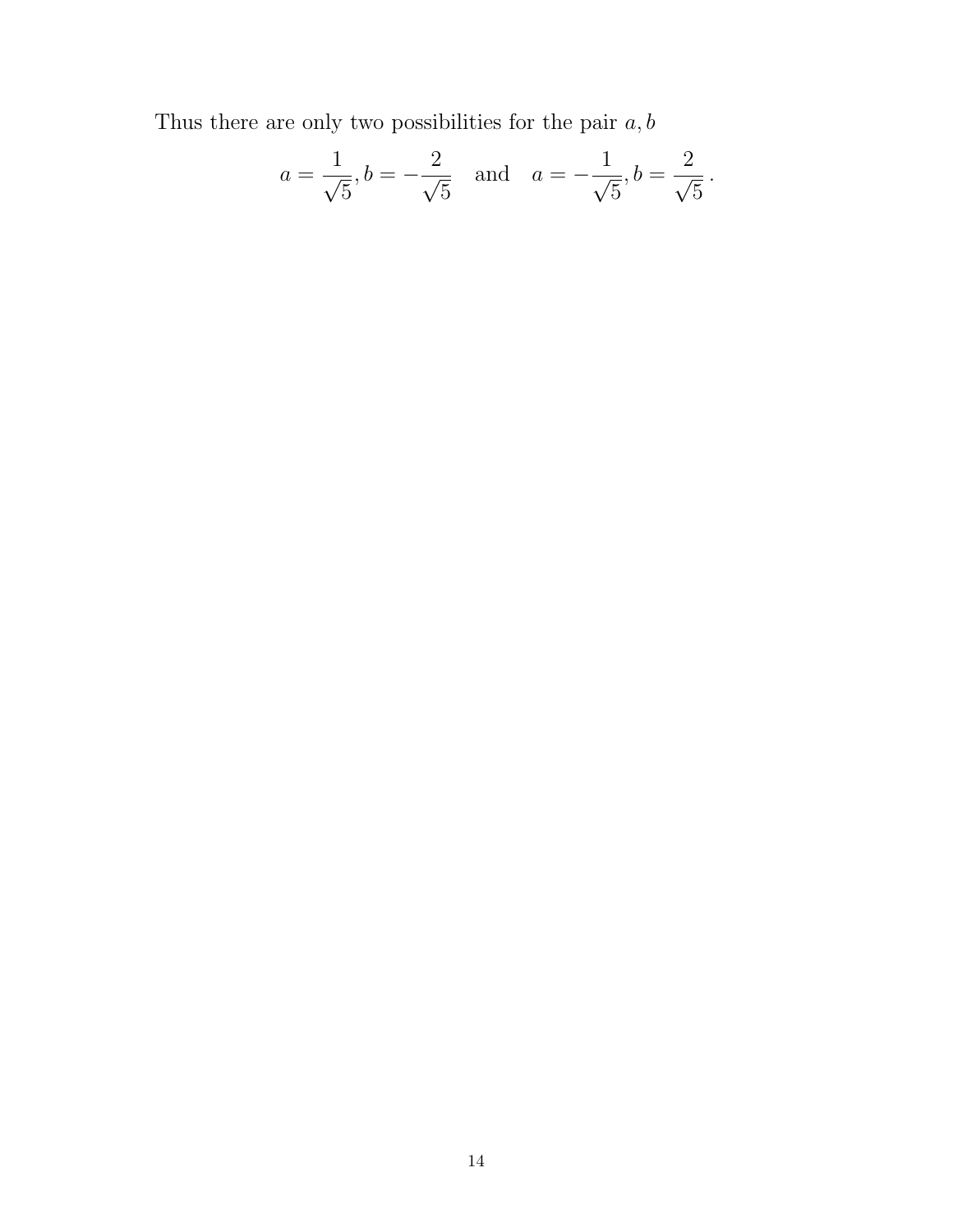9. A dynamical system is described by the matrix equation  $\mathbf{x}_{k+1} = A\mathbf{x}_k$ where the matrix  $A$  is given by

$$
A = \begin{bmatrix} 0.5 & 0.2 \\ -0.5 & 1.2 \end{bmatrix}.
$$

The matrix A has eigenvalues 1 and 0.7.

(a) Find the eigenvectors of A.

(b) If  $\mathbf{x}_0 =$  $\lceil 4 \rceil$ 7 1 , find the long term behaviour of the dynamical system.

Solution

(a)  $E_1$  is the null space of  $A - I$ :

$$
A - I = \begin{bmatrix} -0.5 & 0.2 \\ -0.5 & 0.2 \end{bmatrix} \rightarrow \begin{bmatrix} 1 & -0.4 \\ 0 & 0 \end{bmatrix}
$$

so that  $x_1 = 0.4x_2$ . This gives  $\mathbf{v}_1 =$  $\sqrt{0.4}$ 1 1 as an eigenvector.  $E_{0.7}$  is the null space of  $A - 0.7I$ :

$$
\begin{bmatrix} -0.2 & 0.2 \\ -0.5 & 0.5 \end{bmatrix} \rightarrow \begin{bmatrix} 1 & -1 \\ 0 & 0 \end{bmatrix}
$$

so that  $x_1 = x_2$ . This gives  $\mathbf{v}_2 =$  $\lceil 1 \rceil$ 1 1 .

(b) The long term behaviour is given by

$$
\mathbf{x}_k = \lambda_1^k c_1 \mathbf{v}_1 + \lambda_2^k c_2 \mathbf{v}_2
$$

where  $\lambda_1 = 1, \lambda_2 = 0.7$  and  $c_1$  and  $c_2$  are determined by  $\mathbf{x}_0$  and satisfy:

$$
\mathbf{x}_0 = c_1 \mathbf{v}_1 + c_2 \mathbf{v}_2 \quad \Longleftrightarrow \begin{bmatrix} 4 \\ 7 \end{bmatrix} = c_1 \begin{bmatrix} 0.4 \\ 1 \end{bmatrix} + c_2 \begin{bmatrix} 1 \\ 1 \end{bmatrix}.
$$

To find  $c_1, c_2$  we row reduce the augmented matrix of the above system:

$$
\left[\begin{array}{cc}0.4 & 1 & | & 4\\1 & 1 & | & 7\end{array}\right] \rightarrow \left[\begin{array}{cc}1 & 1 & | & 7\\0.4 & 1 & | & 4\end{array}\right] \rightarrow \left[\begin{array}{cc}1 & 1 & | & 7\\0 & 0.6 & | & 1.2\end{array}\right] \rightarrow \left[\begin{array}{cc}1 & 1 & | & 7\\0 & 1 & | & 2\end{array}\right] \rightarrow \left[\begin{array}{cc}1 & 0 & | & 5\\0 & 1 & | & 2\end{array}\right]
$$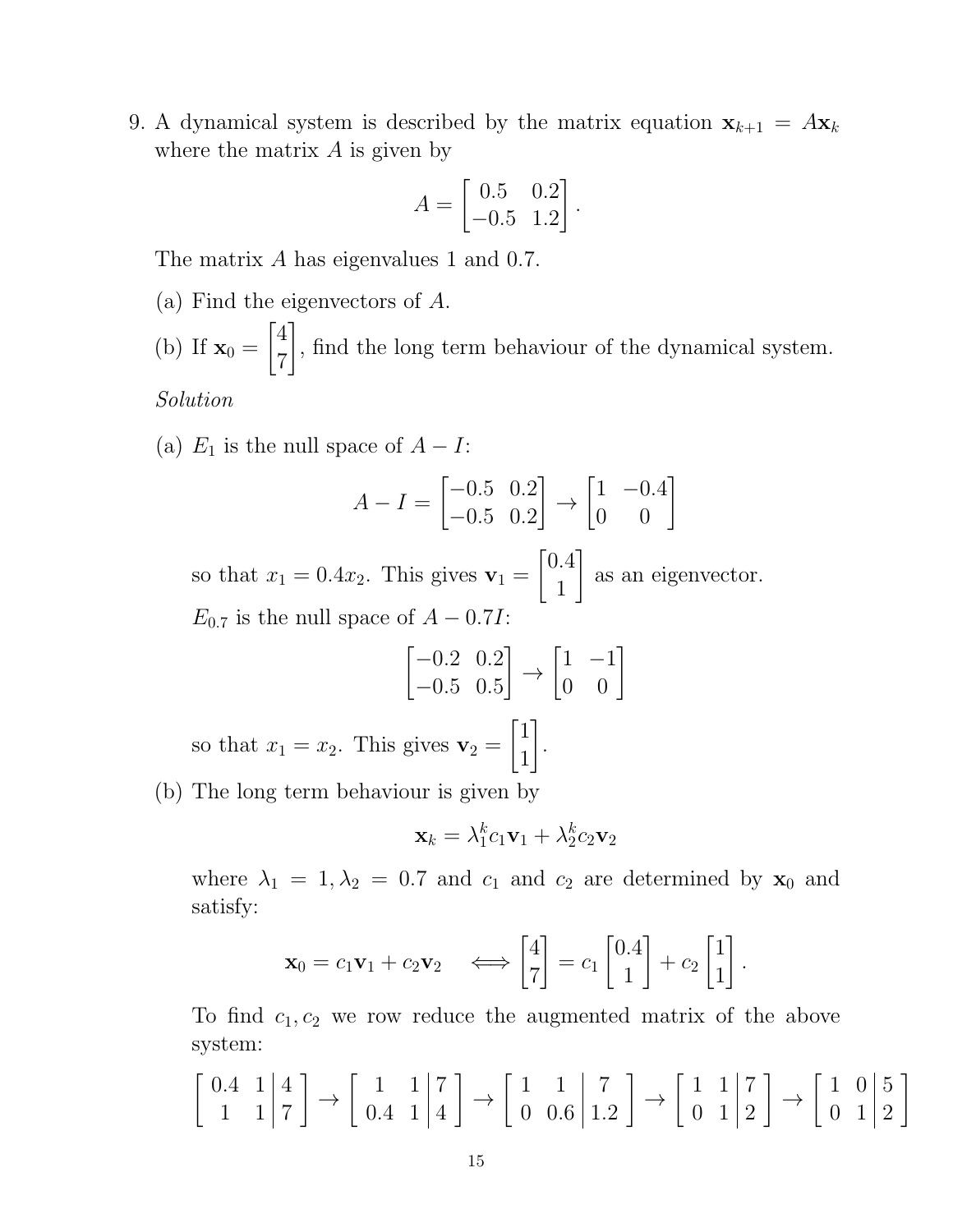Thus  $c_1 = 5, c_2 = 2$  and

$$
\mathbf{x}_k = 1^k 5 \begin{bmatrix} 0.4\\1 \end{bmatrix} + (0.7)^k 2 \begin{bmatrix} 1\\1 \end{bmatrix} \rightarrow 5 \begin{bmatrix} 0.4\\1 \end{bmatrix} = \begin{bmatrix} 2\\5 \end{bmatrix}
$$

as  $k \to \infty$ .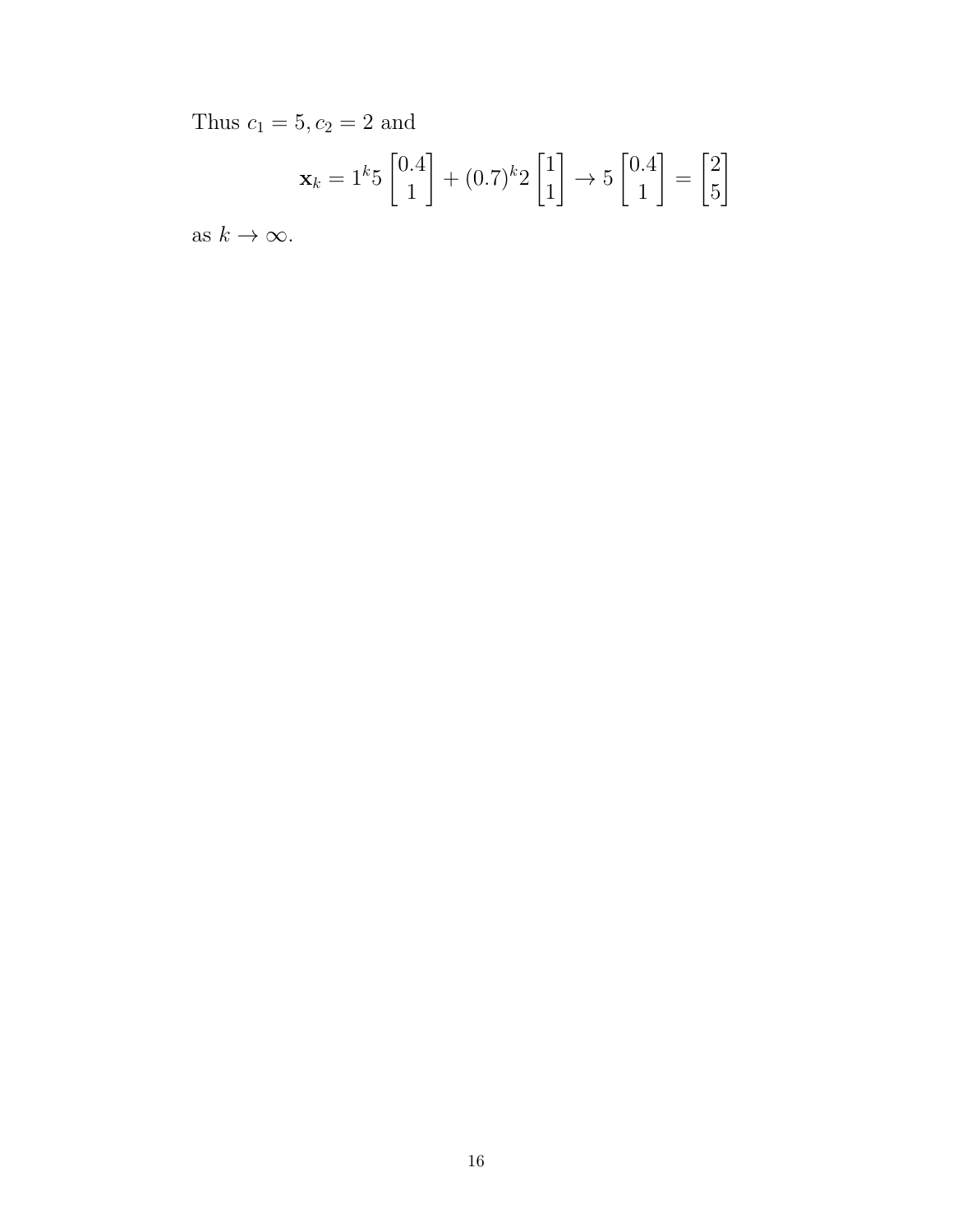- 10. On any given day, a student is either healthy or ill. Of the students who are healthy today, 90% will be healthy tomorrow. Of the students who are ill today, 30% will be ill tomorrow.
	- (a) Construct the stochastic matrix for this situation.
	- (b) Suppose that 20% of the students are ill on Monday. What percentage of the students are likely to be ill on Wednesday?
	- (c) In the long run what fraction of the students are expected to be healthy?

Solution.

(a) If we take the states as Healthy and Ill the transition matrix is given by

From:  
\n
$$
Healthy \quad Ill \quad \text{To:}
$$
\n
$$
T = \begin{bmatrix} 0.9 & 0.7 \\ 0.1 & 0.3 \end{bmatrix} \begin{array}{c} Healthy \\ Ill \end{array}
$$

(b) From the information in the question  $\mathbf{x}_0 =$  $\lceil 0.8 \rceil$ 0.2 1 is the probability vector describing the situation on Monday. To find the percentage of students ill on Wednesday we need to find  $\mathbf{x}_2$ .

$$
\mathbf{x}_2 = T\mathbf{x}_1 = T^2\mathbf{x}_0 = \begin{bmatrix} 0.9 & 0.7 \\ 0.1 & 0.3 \end{bmatrix}^2 \begin{bmatrix} 0.8 \\ 0.2 \end{bmatrix}
$$

$$
= \begin{bmatrix} 0.88 & 0.84 \\ 0.12 & 0.16 \end{bmatrix} \begin{bmatrix} 0.8 \\ 0.2 \end{bmatrix}
$$

$$
= \begin{bmatrix} 0.872 \\ 0.128 \end{bmatrix}.
$$

So the proportion of students expected to be ill on Wednesday is 12.8%. It is not actually necessary to calculate the proportion expected to be healthy (that is the first entry of  $\mathbf{x}_2$ ), and in fact we could just calculate the second row of  $T^2$  since we only need that row to calculate the second entry of  $\mathbf{x}_2$ , which is the proportion of students which is expected to be ill on Wednesday.

(c) Since the stochastic matrix T is regular<sup>1</sup> we know that for any ini-

<sup>&</sup>lt;sup>1</sup>Recall that a stochastic matrix  $T$  is regular if some matrix power  $T<sup>r</sup>$  has only strictly positive entries.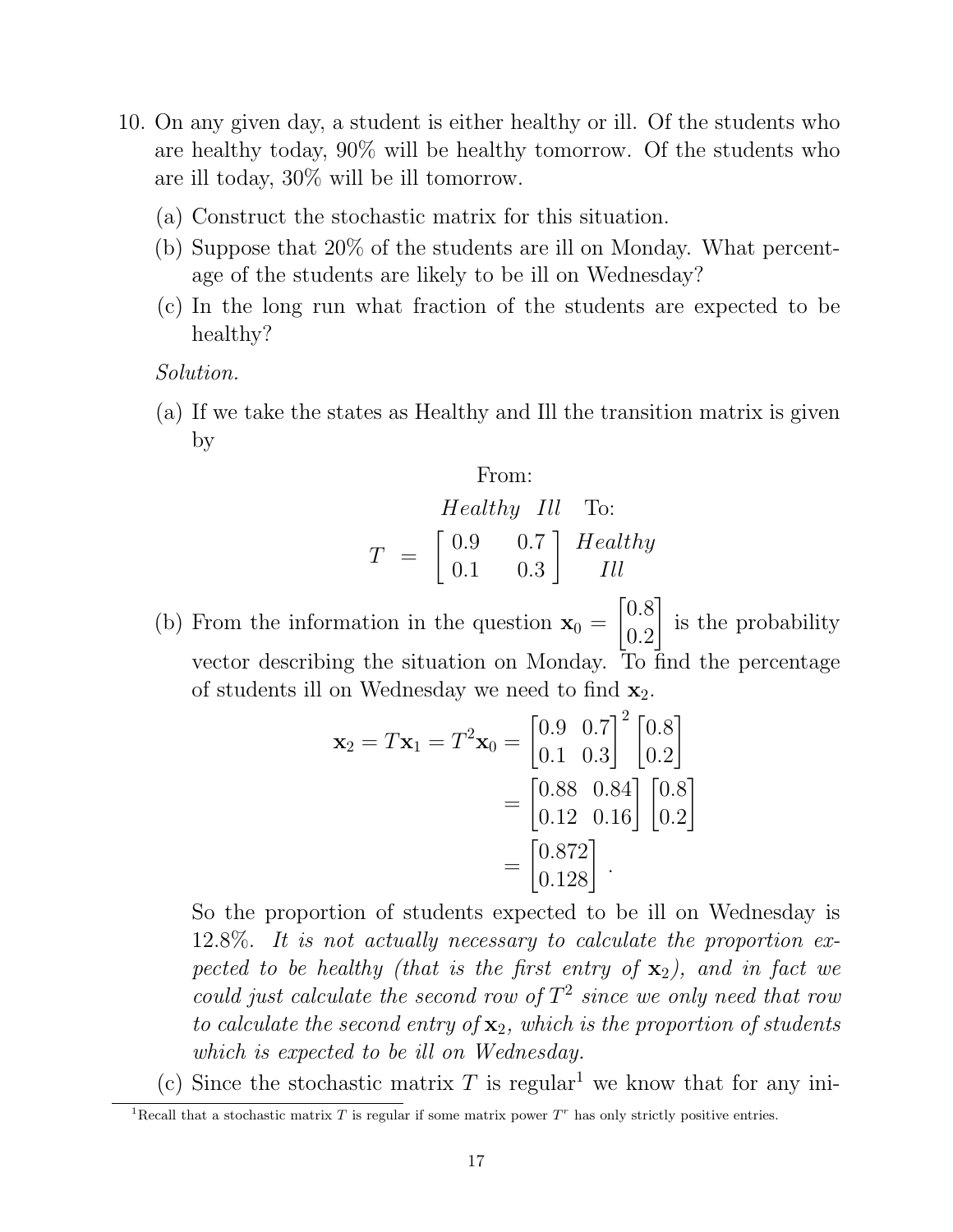tial probability vector  $\mathbf{x}_0$  the Markov chain  $\mathbf{x}_k = T^k \mathbf{x}_0$  converges to the unique steady state vector of  $T$  (this means that the long term behaviour is described by the unique steady state vector of  $T$ , independently of the initial probability vector  $\mathbf{x}_0$ ). Thus to answer this question we need to find the steady state vector, and to do this we find the null space of  $T - I$ :

$$
T-I = \begin{bmatrix} -0.1 & 0.7 \\ 0.1 & -0.7 \end{bmatrix} \rightarrow \begin{bmatrix} 1 & -7 \\ 0 & 0 \end{bmatrix}
$$

This gives  $x_1 = 7x_2$ , and putting this into the equation  $x_1 + x_2 = 1$ we get  $x_2 = 1/8$  and  $x_1 = 7/8$  so that the steady state vector is  $\mathbf{x} =$  $\lceil 7/8 \rceil$ 1/8 1 . So in the long run 7/8 of the students are expected to be well.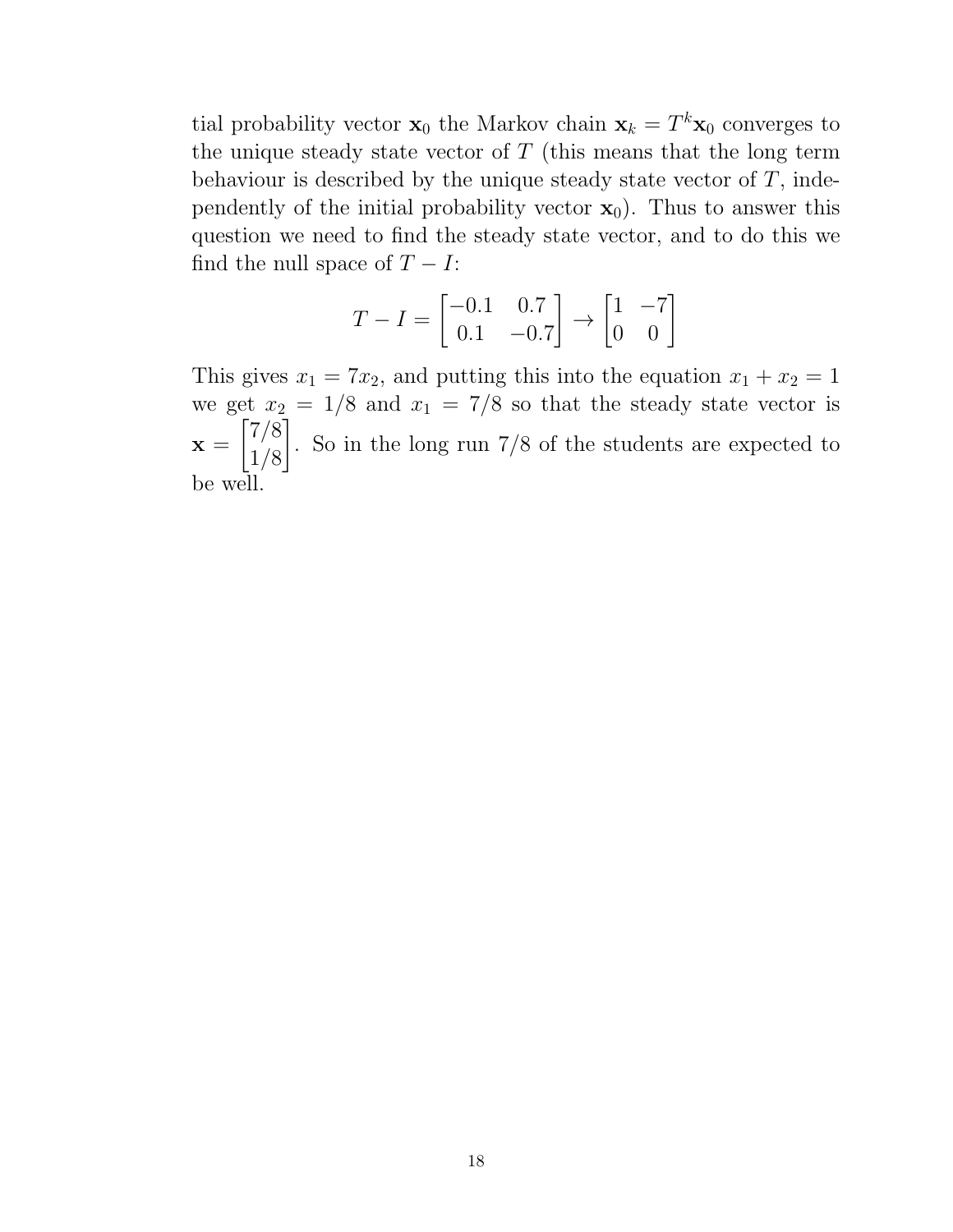11.  $T: M_{2\times 2} \to M_{2\times 2}$  is given by

$$
T(A) = AB - BA
$$

where  $B =$  $\begin{bmatrix} 1 & 1 \\ 0 & 1 \end{bmatrix}$ and  $A =$  $\begin{bmatrix} a & b \\ c & d \end{bmatrix}$ .

(a) Find the matrix of T with respect to the "standard" basis for  $M_{2\times2}$ :

$$
\mathcal{B} = \left\{ \begin{bmatrix} 1 & 0 \\ 0 & 0 \end{bmatrix}, \begin{bmatrix} 0 & 1 \\ 0 & 0 \end{bmatrix}, \begin{bmatrix} 0 & 0 \\ 1 & 0 \end{bmatrix}, \begin{bmatrix} 0 & 0 \\ 0 & 1 \end{bmatrix} \right\}
$$

- (b) Find a basis for the kernel of T.
- (c) Explain why  $T$  is not one to one.
- (d) Find a basis for the range of T.
- (e) Explain why  $T$  is not onto.

Solution

(a) First note that

$$
T(A) = AB - BA = \begin{bmatrix} a & b \\ c & d \end{bmatrix} \begin{bmatrix} 1 & 1 \\ 0 & 1 \end{bmatrix} - \begin{bmatrix} 1 & 1 \\ 0 & 1 \end{bmatrix} \begin{bmatrix} a & b \\ c & d \end{bmatrix}
$$

$$
= \begin{bmatrix} a & a+b \\ c & c+d \end{bmatrix} - \begin{bmatrix} a+c & b+d \\ c & d \end{bmatrix}
$$

$$
= \begin{bmatrix} -c & a-d \\ 0 & c \end{bmatrix}
$$

From this

$$
T\left(\begin{bmatrix} 1 & 0 \\ 0 & 0 \end{bmatrix}\right) = \begin{bmatrix} 0 & 1 \\ 0 & 0 \end{bmatrix}
$$
 and has coordinate vector 
$$
\begin{bmatrix} 0 \\ 1 \\ 0 \\ 0 \end{bmatrix}
$$

1

 $\vert$  $\overline{a}$  $\vert$ ,

 $\overline{0}$ 

1

 $\vert$ ,

 $\Omega$ 

$$
T\left(\begin{bmatrix} 0 & 1 \\ 0 & 0 \end{bmatrix}\right) = \begin{bmatrix} 0 & 0 \\ 0 & 0 \end{bmatrix}
$$
 and has coordinate vector  $\begin{bmatrix} 0 \\ 0 \\ 0 \\ 0 \end{bmatrix}$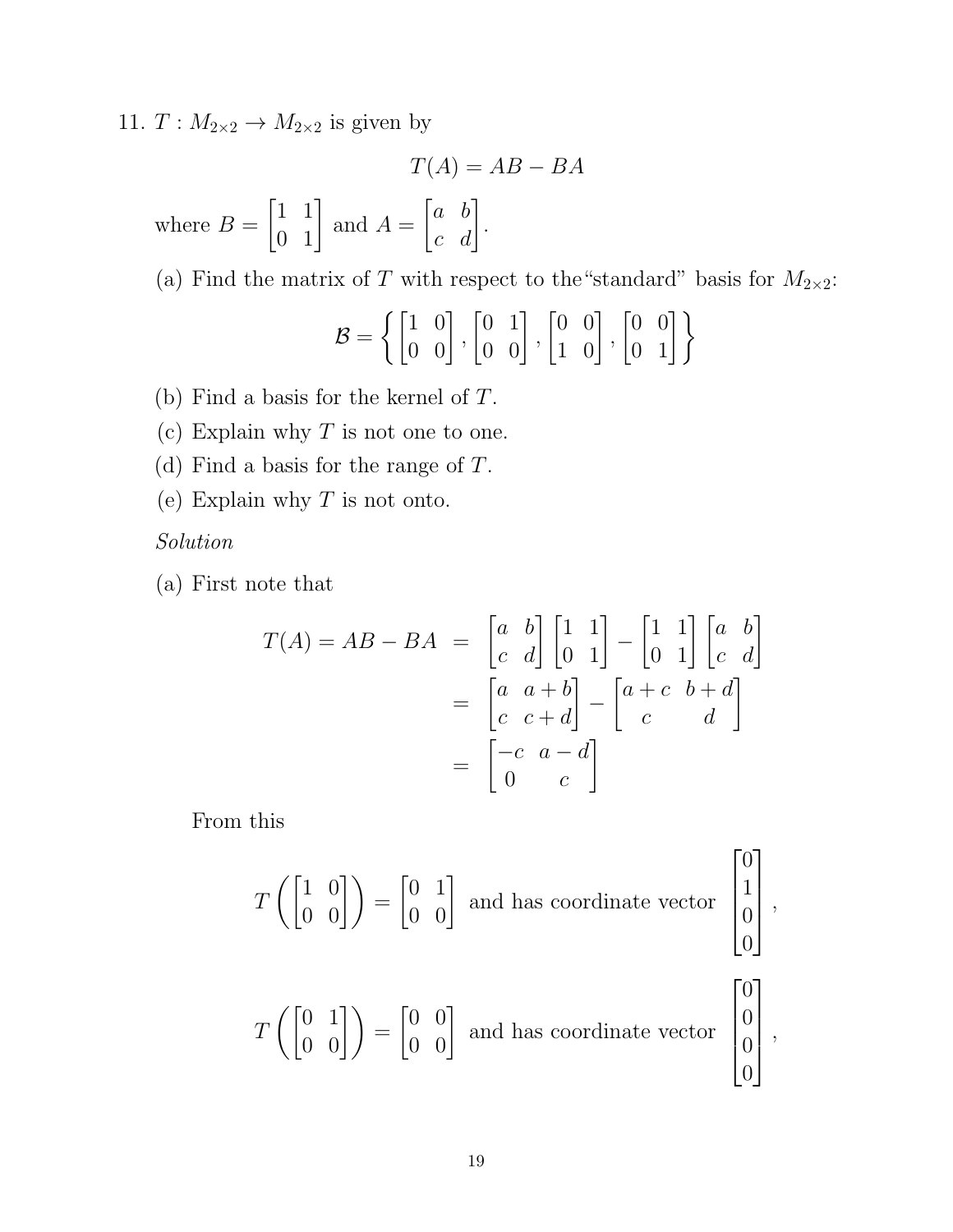$$
T\left(\begin{bmatrix} 0 & 0 \\ 1 & 0 \end{bmatrix}\right) = \begin{bmatrix} -1 & 0 \\ 0 & 1 \end{bmatrix}
$$
 and has coordinate vector  $\begin{bmatrix} -1 \\ 0 \\ 0 \\ 1 \end{bmatrix}$ ,  

$$
T\left(\begin{bmatrix} 0 & 0 \\ 0 & 1 \end{bmatrix}\right) = \begin{bmatrix} 0 & -1 \\ 0 & 0 \end{bmatrix}
$$
 and has coordinate vector  $\begin{bmatrix} 0 \\ -1 \\ 0 \\ 0 \end{bmatrix}$ .

Hence the matrix of  $T$  is

$$
T_{\mathcal{B}} = \begin{bmatrix} 0 & 0 & -1 & 0 \\ 1 & 0 & 0 & -1 \\ 0 & 0 & 0 & 0 \\ 0 & 0 & 1 & 0 \end{bmatrix}
$$

(b) The kernel of T is the set of all matrices A for which  $T(A) = 0$  (the zero matrix). So for matrices in the kernel of  $T$ :

$$
\begin{bmatrix} -c & a - d \\ 0 & c \end{bmatrix} = \begin{bmatrix} 0 & 0 \\ 0 & 0 \end{bmatrix}
$$

This gives  $a = d$  and  $c = 0$ , while b is free. So matrices in ker(T) are of the form

$$
\begin{bmatrix} a & b \\ 0 & a \end{bmatrix} = a \begin{bmatrix} 1 & 0 \\ 0 & 1 \end{bmatrix} + b \begin{bmatrix} 0 & 1 \\ 0 & 0 \end{bmatrix},
$$

and a basis for  $\ker(T)$  is given by

$$
\left\{ \begin{bmatrix} 1 & 0 \\ 0 & 1 \end{bmatrix}, \begin{bmatrix} 0 & 1 \\ 0 & 0 \end{bmatrix} \right\}.
$$

- (c)  $T$  is not one to one as it has a non zero kernel.
- (d) From our calculations the range of  $T$  consists of all matrices of the form  $\begin{bmatrix} -c & a-d \\ 0 & 0 \end{bmatrix}$  $0 \qquad c$ 1 . We can write  $\begin{bmatrix} -c & a - d \end{bmatrix}$  $0 \qquad c$ 1  $= a$  $\begin{bmatrix} 0 & 1 \\ 0 & 0 \end{bmatrix}$  $+ c$  $\begin{bmatrix} -1 & 0 \\ 0 & 1 \end{bmatrix}$  $+ d$  $\begin{bmatrix} 0 & -1 \\ 0 & 0 \end{bmatrix}$ .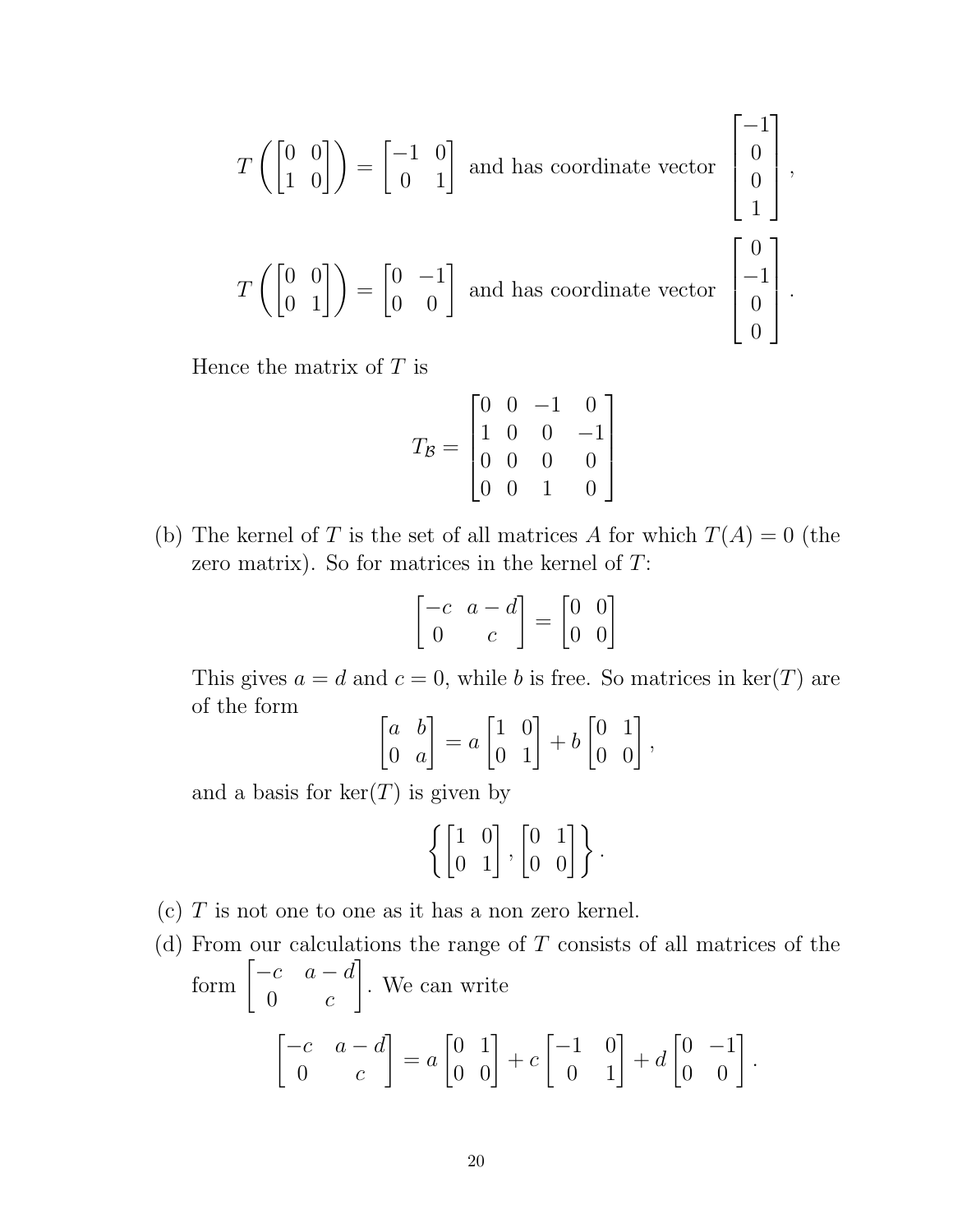From this we can see that  $\left\{ \begin{bmatrix} 0 & 1 \\ 0 & 0 \end{bmatrix} \right\}$ ,  $\begin{bmatrix} -1 & 0 \\ 0 & 1 \end{bmatrix}$ ,  $\begin{bmatrix} 0 & -1 \\ 0 & 0 \end{bmatrix}$  span the range of T. However they are not linearly independent and so they don't form a basis. A basis for the range of T is given by  $\left\{ \begin{bmatrix} 0 & 1 \\ 0 & 0 \end{bmatrix} \right\}$ ,  $\begin{bmatrix} -1 & 0 \\ 0 & 1 \end{bmatrix}$ .

(e) A matrix such as  $\begin{bmatrix} 0 & 0 \\ 1 & 0 \end{bmatrix}$ is not in the range of T. Hence T cannot be onto.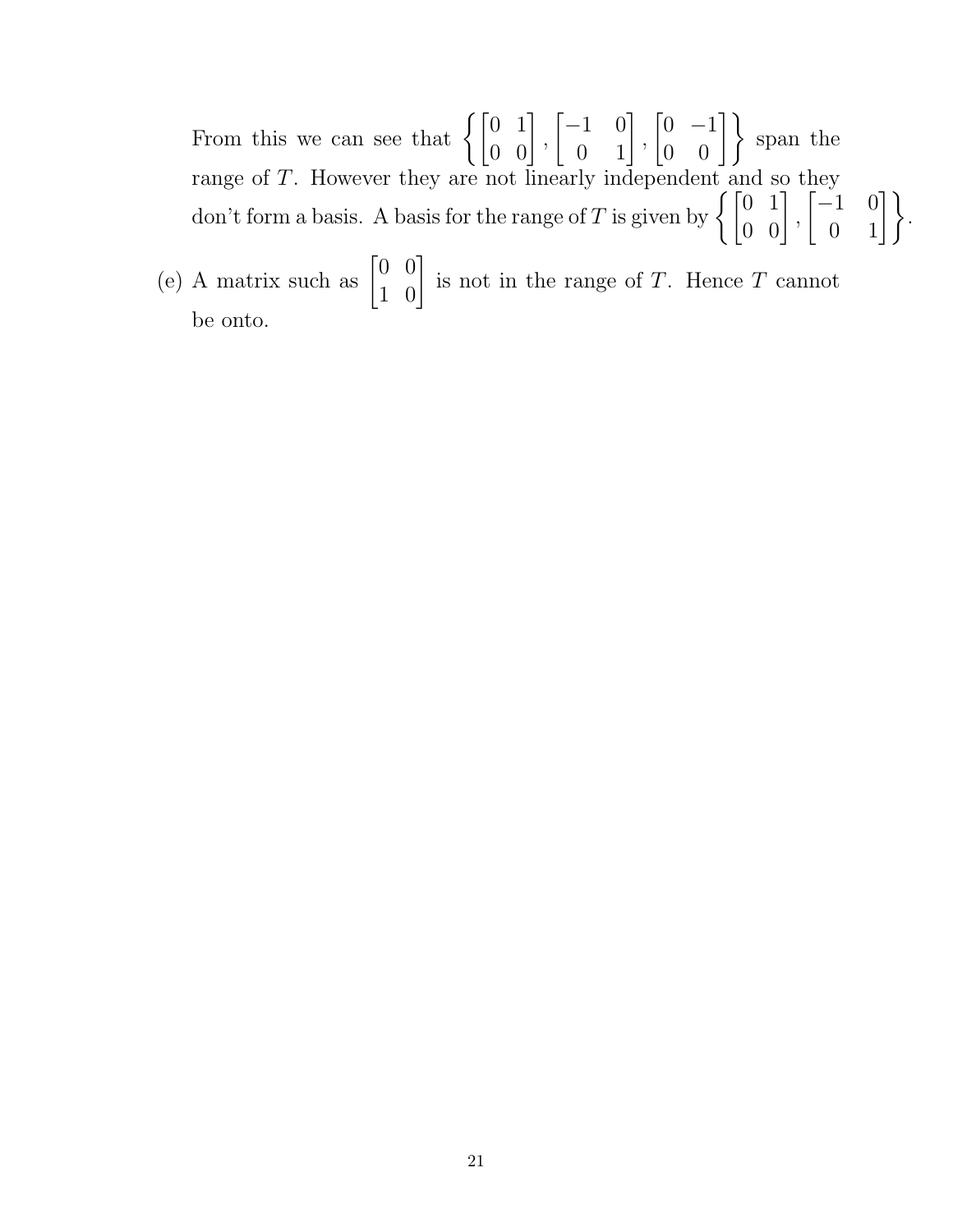12.  $T: \mathbb{P}_2 \to \mathbb{P}_2$  is given by

$$
T(p(x)) = p(3x + 2).
$$

- (a) Find the matrix of T with respect to the standard basis for  $\mathbb{P}_2$ ,  $\mathcal{B} =$  $\{1, x, x^2\}.$
- (b) If possible find a basis for  $\mathbb{P}_2$  for which the matrix of T is a diagonal matrix.

Solution

(a) To find the matrix of  $T$  we find the effect of  $T$  on the basis vectors  $1, x, x^2.$ 

$$
T(1) = 1
$$
,  $T(x) = 3x + 2$ ,  $T(x^2) = (3x + 2)^2 = 4 + 12x + 9x^2$ .

we now find the coordinate vectors with respect to the standard basis.:

$$
[T(1)]_{\mathcal{B}} = \begin{bmatrix} 1 \\ 0 \\ 0 \end{bmatrix}, [T(x)]_{\mathcal{B}} = \begin{bmatrix} 2 \\ 3 \\ 0 \end{bmatrix}, [T(x^2)]_{\mathcal{B}} = \begin{bmatrix} 4 \\ 12 \\ 9 \end{bmatrix}.
$$

The matrix of  $T$  with respect to  $B$  is given by

$$
[T]_{\mathcal{B}} = \begin{bmatrix} 1 & 2 & 4 \\ 0 & 3 & 12 \\ 0 & 0 & 9 \end{bmatrix}
$$

(b) To answer the second part of the question we aim first to diagonalise the matrix  $[T]_B$ . When we have done that we can translate the information back to  $\mathbb{P}_2$ .

Since  $[T]$ <sub>B</sub> is an upper triangular matrix we can read the eigenvalues on the diagonal: 1, 3 and 9. Because these are all distinct, we know that  $T$  is diagonalisable. We find the eigenspaces corresponding to these eigenvalues.

$$
E_1 = \text{Nul } ([T]_B - I) = \text{Nul } \begin{bmatrix} 0 & 2 & 4 \\ 0 & 2 & 12 \\ 0 & 0 & 8 \end{bmatrix} = \text{Nul } \begin{bmatrix} 0 & 1 & 0 \\ 0 & 0 & 1 \\ 0 & 0 & 0 \end{bmatrix}
$$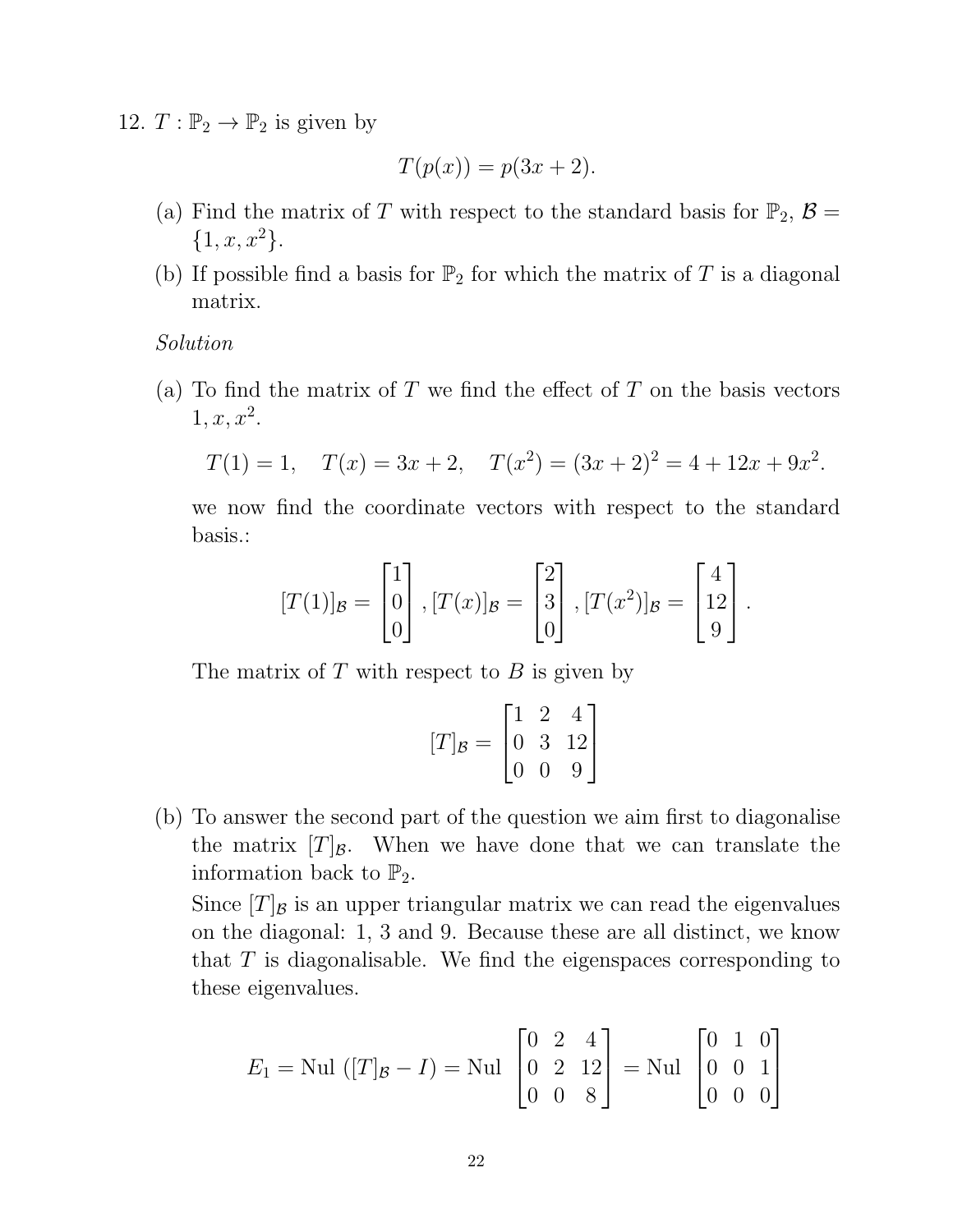This gives  $x_2 = x_3 = 0$  and  $x_1$  is free. So an eigenvector corresponding to  $\lambda = 1$  is  $\mathbf{v}_1 =$  $\sqrt{ }$  $\perp$ 1 0  $\overline{0}$ 1  $\vert \cdot$ 

$$
E_3 = \text{Nul } ([T]_B - 3I) = \text{Nul } \begin{bmatrix} -2 & 2 & 4 \\ 0 & 0 & 12 \\ 0 & 0 & 6 \end{bmatrix} = \text{Nul } \begin{bmatrix} 1 & -1 & 0 \\ 0 & 0 & 1 \\ 0 & 0 & 0 \end{bmatrix}
$$

This gives  $x_1 = x_2$  and  $x_3 = 0$ , so an eigenvector for  $E_3$  is given by  $\mathbf{v}_2 =$  $\sqrt{ }$  $\vert$ 1 1 0 1  $\vert \cdot$ 

$$
E_9 = \text{Nul } ([T]_B - I) = \text{Nul } \begin{bmatrix} -8 & 2 & 4 \\ 0 & -6 & 12 \\ 0 & 0 & 0 \end{bmatrix} = \text{Nul } \begin{bmatrix} 1 & 0 & -1 \\ 0 & 1 & -2 \\ 0 & 0 & 0 \end{bmatrix}
$$

This gives  $x_1 = x_3$  and  $x_2 = 2x_3$ , o an eigenvector for  $E_3$  is given by  $\mathbf{v}_3 =$  $\sqrt{ }$  $\vert$ 1 2 1 1  $\vert \cdot$ 

So a basis in  $\mathbb{R}^3$  for which  $[T]$ <sub>B</sub> is diagonal is  $\sqrt{ }$  $\int$  $\mathcal{L}$  $\sqrt{ }$  $\perp$ 1 0 0 1  $\vert$ ,  $\sqrt{ }$  $\perp$ 1 1 0 1  $\vert$ ,  $\lceil$  $\overline{1}$ 1 2 1 1  $\vert$  $\mathcal{L}$  $\mathcal{L}$  $\int$ , and a basis C in  $\mathbb{P}_2$  for which  $[T]_C$  is diagonal is  $C = \{1, 1+x, 1+2x+x^2\}.$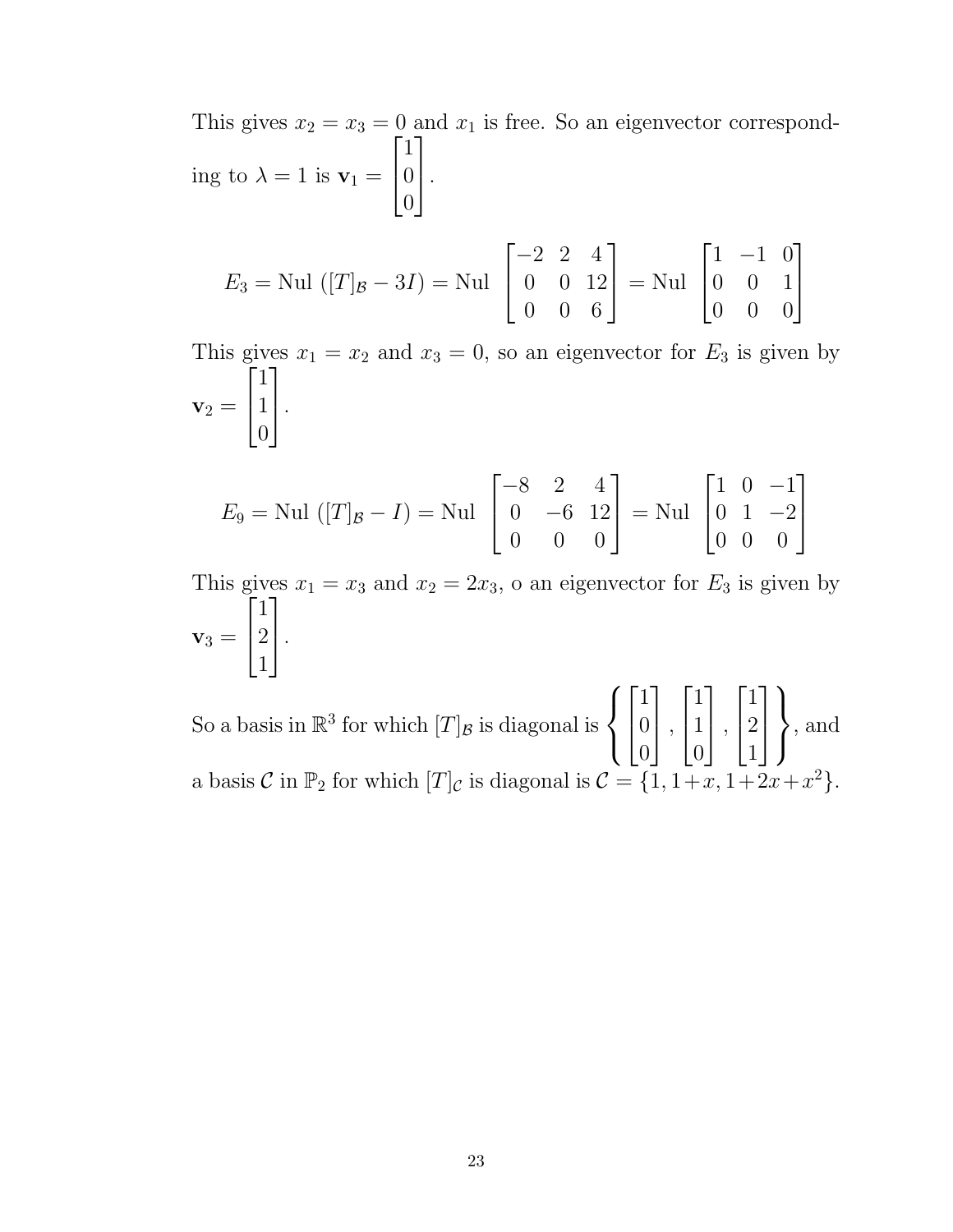- 13. Consider the vector space W given by  $W = \text{Span }\{e^{2x}, e^{2x} \cos x, e^{2x} \sin x\}.$ Let  $D: W \to W$  be the differential operator defined by  $D(f(x)) = f'(x)$ for every  $f(x) \in W$  (where  $f'(x)$  is the derivative of  $f(x)$ ).
	- (a) Find the matrix of D with respect to  $\mathcal{B} = \{e^{2x}, e^{2x} \cos x, e^{2x} \sin x\}.$
	- (b) Compute the derivative of  $f(x) = 3e^{2x} 3e^{2x} \cos x + 5e^{2x} \sin x$  using the matrix you have just constructed in part (a).
	- (c) Use the matrix in part (a) to find  $\int (2e^{2x} \cos x 4e^{2x} \sin x) dx$ .

## Solution

(a) We find the effect of  $D$  on the basis vectors:

$$
D(e^{2x}) = 2e^{2x}, D(e^{2x}\cos x) = 2e^{2x}\cos x - e^{2x}\sin x,
$$

$$
D(e^{2x}\sin x) = 2e^{2x}\sin x + e^{2x}\cos x.
$$

We now find the coordinate vectors:

$$
[D(e^{2x})]_{\mathcal{B}} = \begin{bmatrix} 2 \\ 0 \\ 0 \end{bmatrix}, \quad [D(e^{2x}\cos x)]_{\mathcal{B}} = \begin{bmatrix} 0 \\ 2 \\ -1 \end{bmatrix}, \quad [D(e^{2x}\sin x)]_{\mathcal{B}} = \begin{bmatrix} 0 \\ 1 \\ 2 \end{bmatrix}
$$

Hence the matrix  $[D]_B$  is given by

$$
[D]_B = \begin{bmatrix} 2 & 0 & 0 \\ 0 & 2 & 1 \\ 0 & -1 & 2 \end{bmatrix}.
$$

(b) The coordinate vector for  $f(x)$  is given by  $[f(x)]_{\mathcal{B}} =$  $\sqrt{ }$  $\perp$ 3 −3 5 1  $\vert \cdot \vert$  We

calculate

$$
[D]_{\mathcal{B}}[f(x)]_{\mathcal{B}} = \begin{bmatrix} 2 & 0 & 0 \\ 0 & 2 & 1 \\ 0 & -1 & 2 \end{bmatrix} \begin{bmatrix} 3 \\ -3 \\ 5 \end{bmatrix} = \begin{bmatrix} 6 \\ -1 \\ 13 \end{bmatrix}
$$

This is the same as  $[D(f(x))]$ <sub>B</sub> the coordinate vector of the derivative of  $f(x)$  and so it tells us that the derivative of  $f(x)$  is

$$
f'(x) = 6e^{2x} - e^{2x}\cos x + 13e^{2x}\sin x.
$$